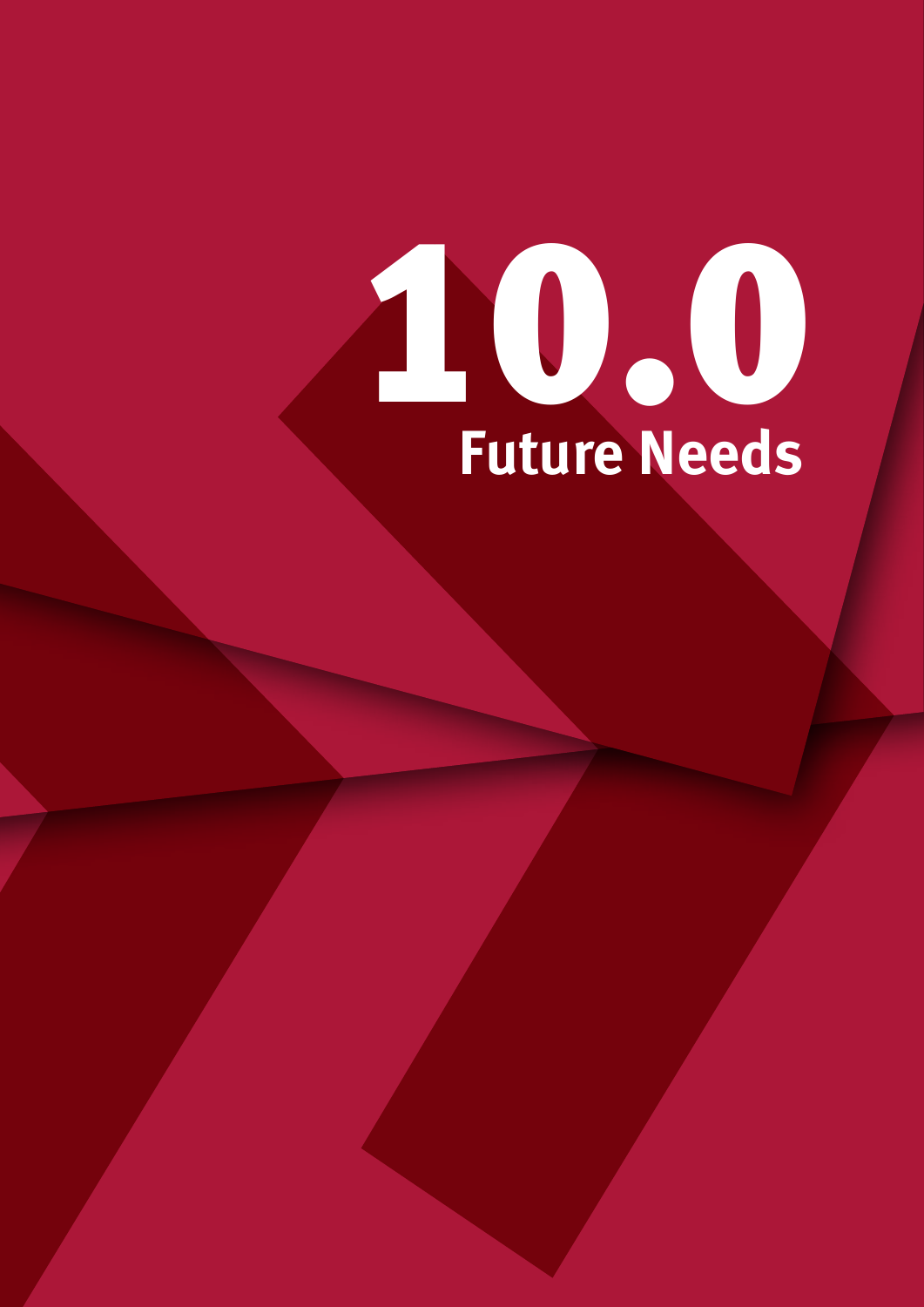## 10.0 Future Needs

Requests of the Queensland Government for financial support to develop new or improve existing, large sporting venues and stadiums, are frequent and come from local governments, sporting clubs and bodies, federal government and State agencies, including SQ.

The State should consider adopting a stadium decision making framework to guide and inform future investment in major sports facilities and venues.

#### 10.1 Needs Assessment

Consideration of State support for major sports facilities should commence with an assessment of the need. This includes an assessment of existing capacity of SQ venues to meet potential demand as well as the likelihood of new content entering the Queensland market.

#### Capacity at SQ Venues

The Taskforce assessed each of the SQ venues for unused capacity and any service gaps in the SQ provision of venues.

| <b>Venue</b>                                                            | <b>Assessment of Existing</b><br>Use                                                                                  | <b>Anchor Tenants</b>                                              | <b>Potential Existing Capacity</b>                                                         |  |
|-------------------------------------------------------------------------|-----------------------------------------------------------------------------------------------------------------------|--------------------------------------------------------------------|--------------------------------------------------------------------------------------------|--|
| <b>Suncorp Stadium</b><br>(Brisbane)                                    | Three anchor tenants (2<br>winter, 1 summer) plus<br>regular one-off major<br>sporting events<br>Frequent concert use | <b>Brisbane Broncos</b><br>Queensland Reds<br><b>Brisbane Roar</b> | Capacity for at least 1<br>additional anchor tenant<br>Capacity for more<br>one-off events |  |
| <b>The Gabba</b><br>(Brisbane)                                          | Year round use through<br>AFL (winter) and cricket<br>(summer)<br>Venue now used for<br>concerts                      | Cricket Australia<br><b>Brisbane Heat</b><br><b>Brisbane Lions</b> | Capacity for additional<br>anchor tenants<br>Capacity for more<br>one-off events           |  |
| <b>Cbus Super Stadium</b><br>(Gold Coast)                               | Single tenant venue<br>Low concert use and low<br>one-off sporting event use                                          | <b>Gold Coast Titans</b>                                           | Capacity for additional<br>anchor tenants<br>Capacity for more<br>one-off events           |  |
| <b>Metricon Stadium</b><br>(Gold Coast)                                 | Single tenant venue<br>Low concert use and low<br>one-off sporting event use<br>Cricket commencing at<br>venue        | <b>Gold Coast Suns</b>                                             | Capacity for additional<br>anchor tenants<br>Capacity for more<br>one-off events           |  |
| 1300SMILES Stadium /<br><b>North Queensland Stadium</b><br>(Townsville) | Single tenant venue<br>Low concert use and low<br>one-off sporting event use                                          | North Queensland<br>Cowboys                                        | Capacity for additional<br>anchor tenants<br>Capacity for more<br>one-off events           |  |
| Stadium Taskforce - Final Report >> =<br>120                            |                                                                                                                       |                                                                    |                                                                                            |  |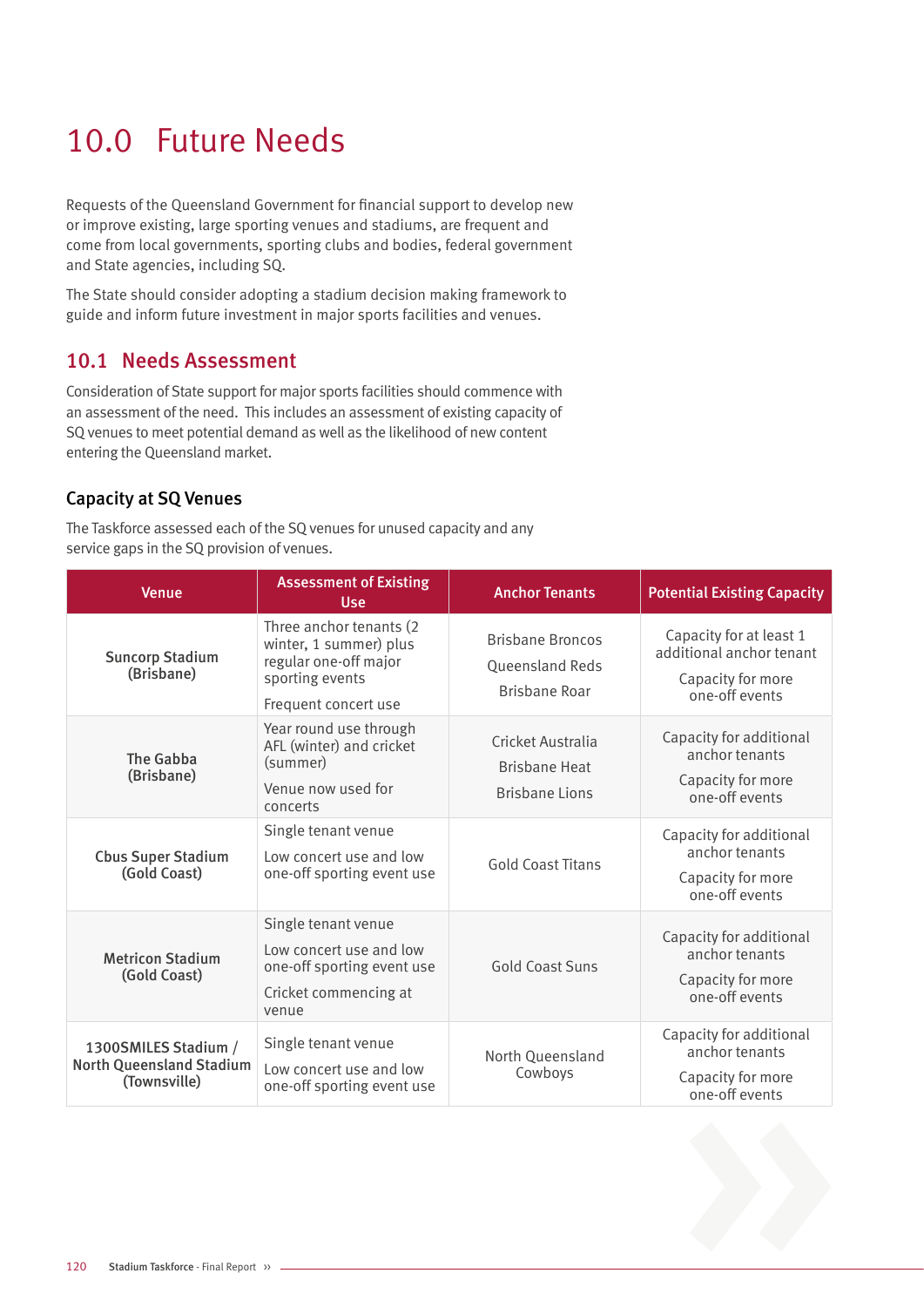| <b>Venue</b>                                                         | <b>Assessment of Existing</b><br><b>Use</b>                                                                                  | <b>Anchor Tenants</b>                                         |                                                                                |  |
|----------------------------------------------------------------------|------------------------------------------------------------------------------------------------------------------------------|---------------------------------------------------------------|--------------------------------------------------------------------------------|--|
| <b>Brisbane Entertainment</b><br>Centre<br>(Brisbane)                | High level of fit-for-purpose<br>use<br>Event size restricted by<br>venue                                                    | Various sporting<br>organisations and<br>entertainment events | Small capacity for<br>additional events                                        |  |
| <b>Queensland Tennis Centre</b><br>(Brisbane)                        | Annual major event and<br>regular one-off major<br>tennis events<br>High-level of community<br>use                           | Brisbane International                                        | Capacity for additional<br>tennis and non-tennis<br>events                     |  |
| <b>Queensland Sport and</b><br><b>Athletics Centre</b><br>(Brisbane) | High-level of community<br>and elite athlete use<br>Low concert use and low<br>one-off sporting events use<br>(main stadium) | Various sporting and<br>community organisations               | Capacity for more<br>one-off events                                            |  |
| <b>Sleeman Sports Complex</b><br>(Brisbane)                          | High-level of community<br>and elite athlete use<br>Vacant land for future<br>facility development                           | Various sporting and<br>community organisations               | Capacity for additional<br>purpose-built sport<br>facilities to be constructed |  |

Table 10.1: Assessment of Unused Capacity at SQ Venues *Source: Stadiums Queensland Data*

The Taskforce has identified existing capacity across the SQ portfolio, specifically in its stadium assets, for additional long-term and one-off content. Therefore, Queensland is well placed to accommodate any requests or opportunities for additional major events through the SQ portfolio as it has available capacity in the heavily populated south east Queensland and north Queensland catchment areas.

The assessment in Table 10.1 above shows that the five stadiums all have capacity to host additional content. Suncorp Stadium can likely only support one additional anchor tenant. Two or more anchor tenants may result in deterioration of the playing surface. This is less of an issue at venues such as the Melbourne Cricket Ground, for while it hosts 50 AFL matches per annum, the playing surface does not have to be regularly maintained to a standard suitable for football (soccer). The regionally based stadium at the Gold Coast and Townsville are single-tenanted venues that have the capacity for additional tenants and one-off major events.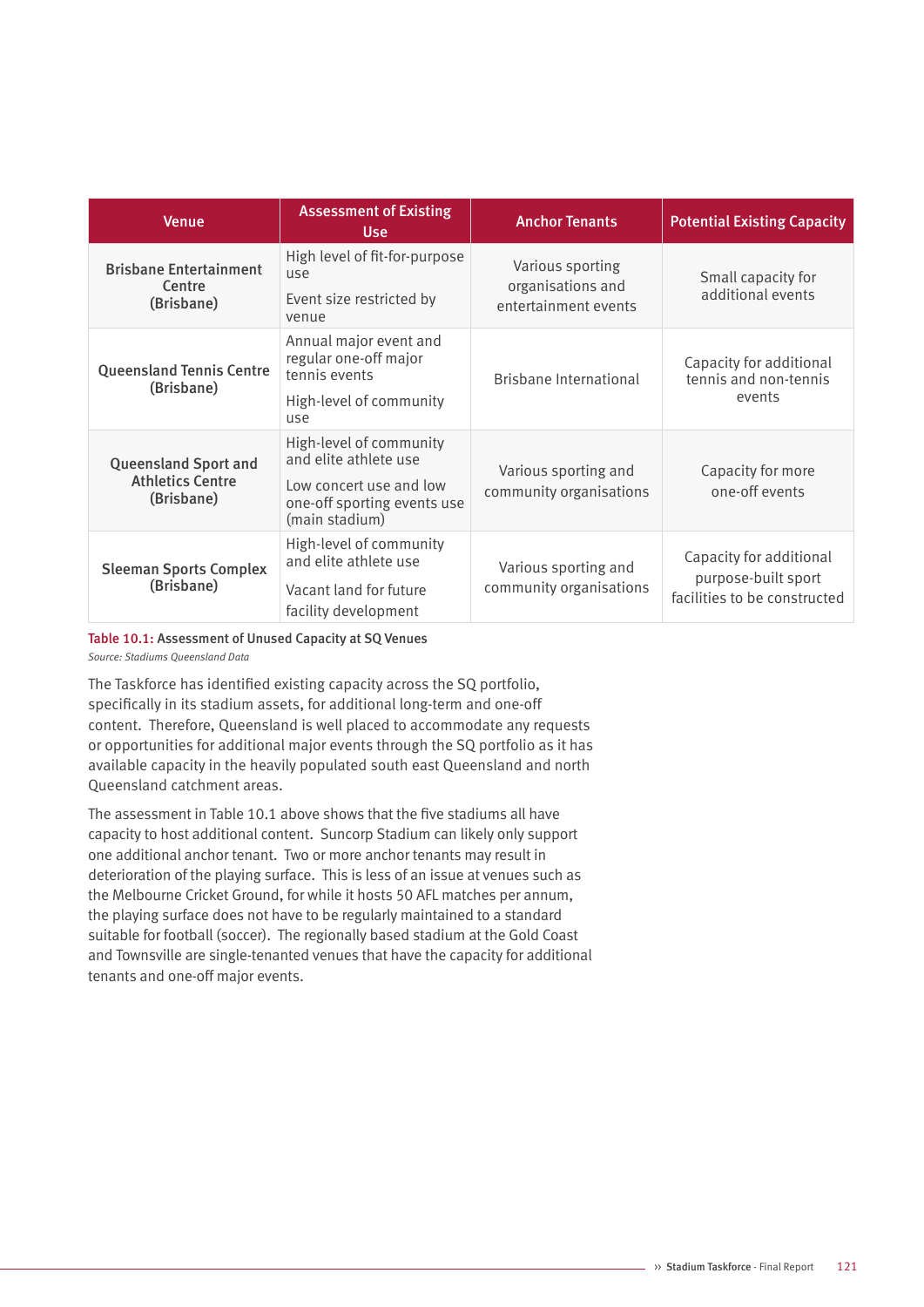All SQ venues, except for the Brisbane Entertainment Centre, have strong capacity to host additional content. The Brisbane Entertainment Centre is restricted in hosting some larger events due to the size of the venue. Sleeman Sports Complex has capacity in available land for use for future facility developments such as the recent Anna Meares Velodrome. The Queensland Tennis Centre is well utilised, but its Pat Rafter Arena facility has capacity to host more events, subject to development agreement restrictions on the hosting of non-tennis events at that venue. Queensland Sport and Athletics Centre is heavily utilised from a community use and athlete development perspective, but its main stadium has capacity to host additional one-off major entertainment or sporting events.

#### **Finding 10.1**

The five major stadium assets within the Stadiums Queensland venue portfolio have more than adequate capacity to host additional regular and one-off major event content.

#### **Finding 10.2**

Capacity exists at Suncorp Stadium for at least one additional anchor tenant. However, multiple new anchor tenants may impact the high presentation standards of the stadium such as the quality of the playing surface.

#### Need for New Venues

As the SQ capacity assessment identified, there are two categories of potential content that will dictate the need for new venues in Queensland – regular content (anchor tenants) and one-off major events (sporting events and concerts).

There have been numerous recent public statements of interest for new Queensland-based teams to be added to expanded national competitions, including:

- » Cairns / Papua New Guinea NRL franchise,
- » Central Queensland NRL franchise,
- » Second Brisbane / Ipswich / Logan NRL franchise,
- » Second A-League franchise in Brisbane,
- » Gold Coast-based Big Bash League franchise, and
- » North Queensland-based (Cairns and Townsville) Big Bash League franchise.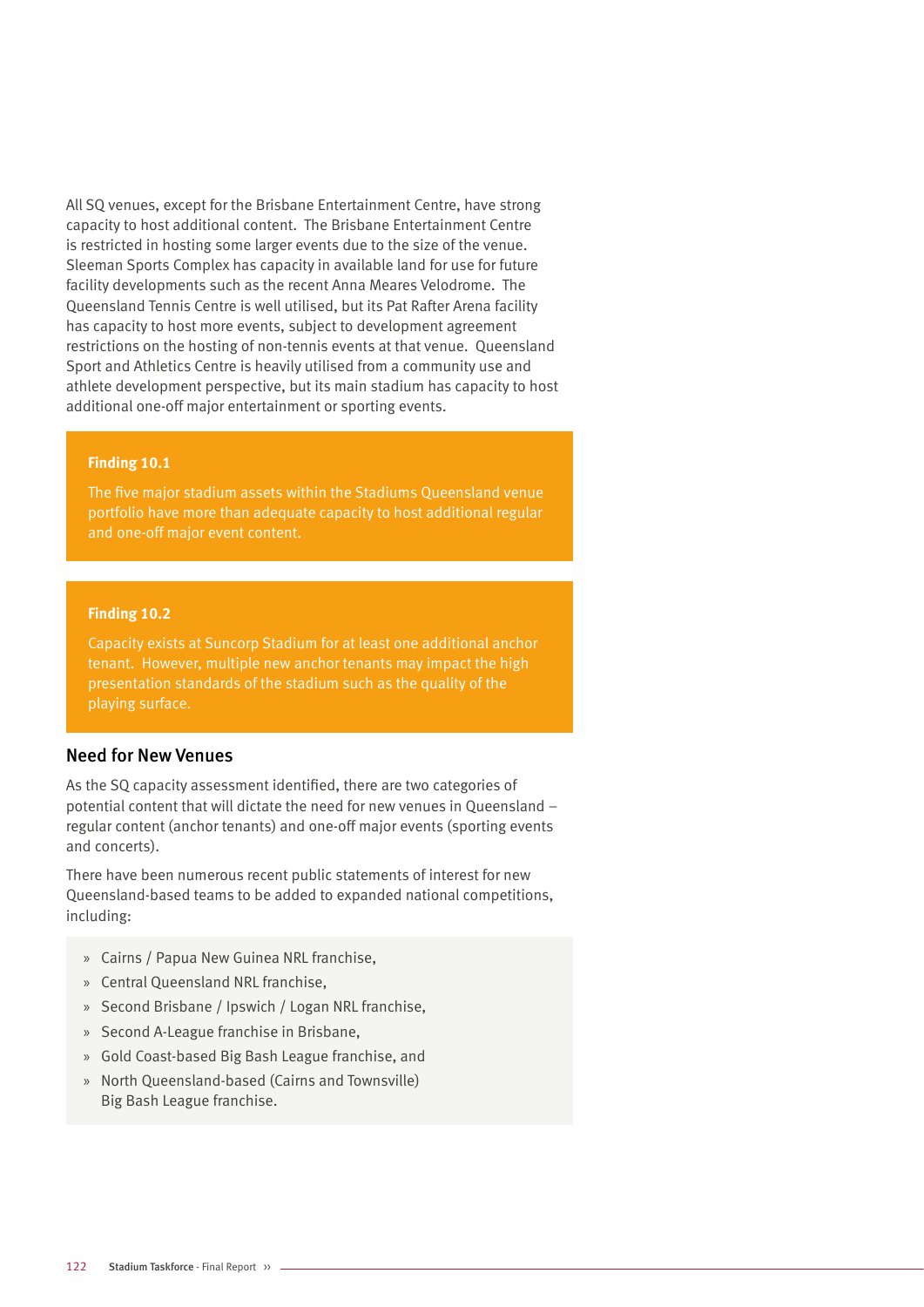The Taskforce understands that expansion of national leagues is something the governing bodies are always considering but appear reluctant to progress in the near future. The known interest in new franchises does not equate to a need for new stadiums in Queensland for the following reasons:

- » any greater Brisbane region or Gold Coast-based franchise seeking to play at a rectangular venue would be able to be based at Suncorp Stadium or Cbus Super Stadium,
- » any Gold Coast-based Big Bash League side would be able to be accommodated at Metricon Stadium, and
- » any other franchises would be able to play at existing local venues with appropriate bump in facilities based on anticipated crowds.

#### **Finding 10.3**

There is no immediate need for the development of any new build stadium in Queensland because there is existing capacity in the current suite of stadiums.

This is further supported by previous analysis presented in Section 3, for example, Queensland is the only State Government in Australia that owns three regionally-based Tier 2 stadiums, so has an existing provision of stadiums that is more spread across the state than other jurisdictions.

Recommended changes to the way the State approaches the attraction of major events to Queensland will support regional centres that do not have an SQ venue including Cairns, Mackay, Rockhampton, Gladstone, Bundaberg, Fraser Coast, Sunshine Coast and Toowoomba. Bringing major event content to these regional venues on an annual basis may reduce community interest in attracting additional national franchises to regional communities and the associated significant capital and operating expenses.

The finding that there is no current or foreseeable need for new stadiums in Queensland is reliant upon existing capacity within the current SQ portfolio being able to deliver new content requirements. This relies on the portfolio continuing to be fit for purpose and improved to meet market demands and community expectations. The priority for the State should be to focus on the existing SQ portfolio as opposed to the construction of new venues. The most effective way to deliver this into the future is to implement strategies that will maximise the use of the existing venues and extend their remaining useful life.

#### **Recommendation 10.1**

The Queensland Government should prioritise the attraction of semi-regular, one-off major event content to regional centres in Queensland that do not have Stadiums Queensland venues as a method of providing these regions with content without having to construct new stadium assets associated with additional national franchises.

### **Recommendation 10.2**

The Queensland Government adopt a policy decision to prioritise the maintenance and enhancement and to maximise the use of existing stadiums in Queensland rather than build new stadium facilities.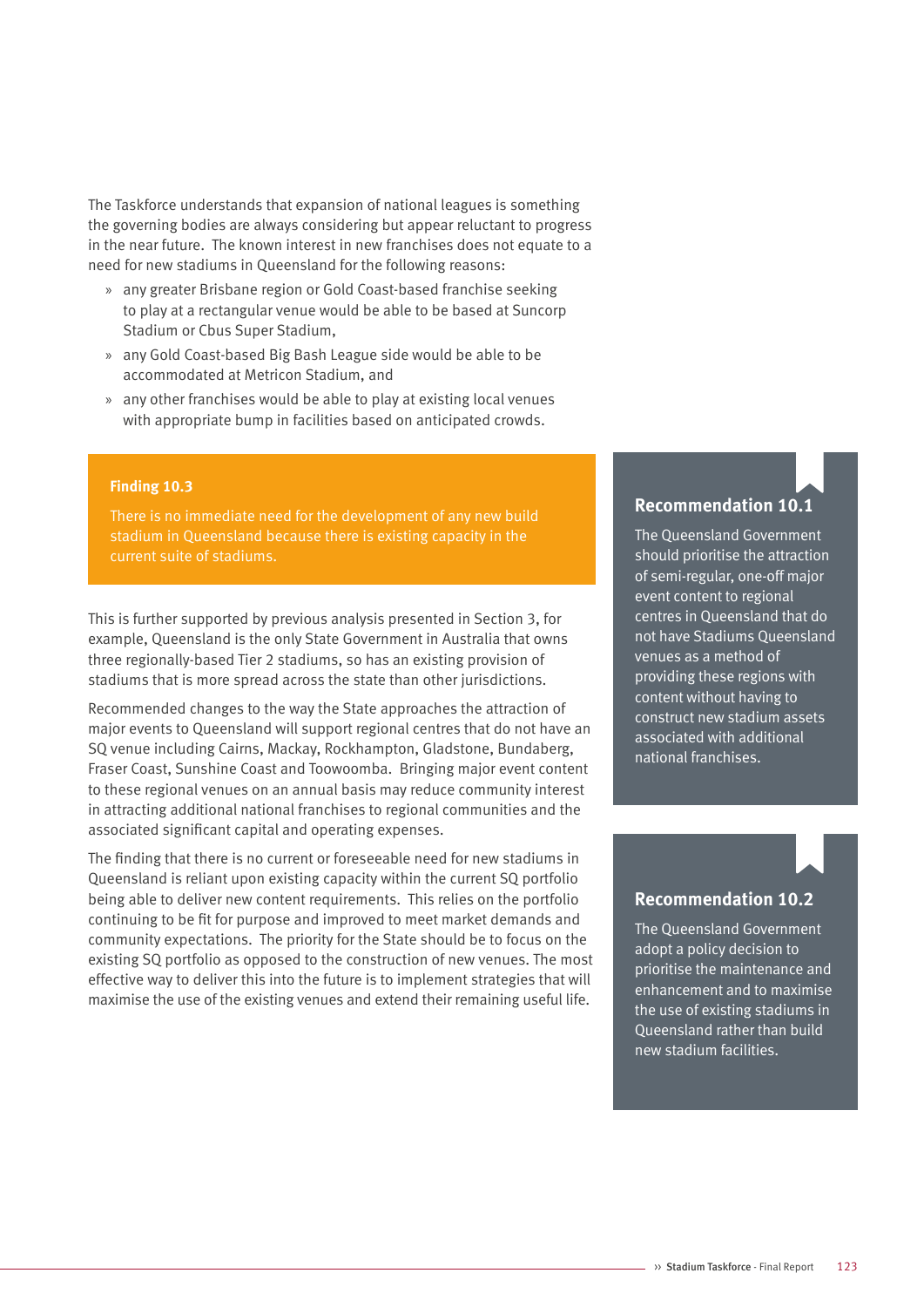#### 10.2 Maximise Useful Life of Existing Stadiums Queensland Portfolio

The SQ venue portfolio contains ageing venues and there will be need to undertake asset replacement and enhancement works on some assets to ensure they remain fit for purpose, are relevant on the national / international stage and to have their useful life maximised. Without significant replacement and enhancement, the estimated remaining useful life of the SQ asset portfolio is shown in Table 10.2 below.

| <b>Venue</b>                                 | <b>Remaining useful life</b><br>(years) |
|----------------------------------------------|-----------------------------------------|
| <b>Suncorp Stadium</b>                       | 18.1                                    |
| <b>Cbus Super Stadium</b>                    | 21.7                                    |
| 1300SMILES Stadium                           | 14.8                                    |
| Queensland Tennis Centre                     | 20.3                                    |
| Sleeman Sports Complex                       | 9.9                                     |
| The Gabba                                    | 11.6                                    |
| Metricon Stadium                             | 25.7                                    |
| <b>Brisbane Entertainment Centre</b>         | 9.9                                     |
| <b>Queensland Sport and Athletics Centre</b> | 11.1                                    |

#### Table 10.2: Estimated Remaining Useful Life of Stadiums Queensland Venues, without enhancement

*Source: Stadiums Queensland Data*

As Table 10.2 shows, the SQ asset portfolio will be usable as major sporting venues for years to come. However, there is a point at which public and event hirer expectations are not met, particularly as assets reach the later stages of their life.

Only the Brisbane Entertainment Centre and Sleeman Sports Complex having remaining useful life under 10 years. Sleeman Sports Complex is a multipurpose venue with multiple independent facilities located on site. As the oldest facilities are progressively updated, the remaining useful life of the venue will increase. The feasibility of a Brisbane-CBD located Brisbane Entertainment Centre replacement is currently being investigated by the State. Similarly, there are two venues with 11 years of useful life left – the Gabba and Queensland Sport and Athletics Centre. The Gabba is currently the subject of discussions regarding potential upgrades inside and outside the venue as part of the Cross River Rail project and these works would significantly increase the life of the asset. Queensland Sport and Athletics Centre currently has the new Queensland State Netball Centre facility scheduled to open in early 2019 and has recently replaced and upgraded the two synthetic athletic tracks at the venue. The Queensland Academy of Sport is based at the Queensland Sport and Athletics Centre within the western grandstand built in the 1970s ahead of the 1982 Commonwealth Games.

#### **Finding 10.4**

There is significant potential for the existing Stadiums Queensland venue portfolio to remain relevant and useful for the next 20 years in Queensland subject to moderate mid-lifecycle capital investment.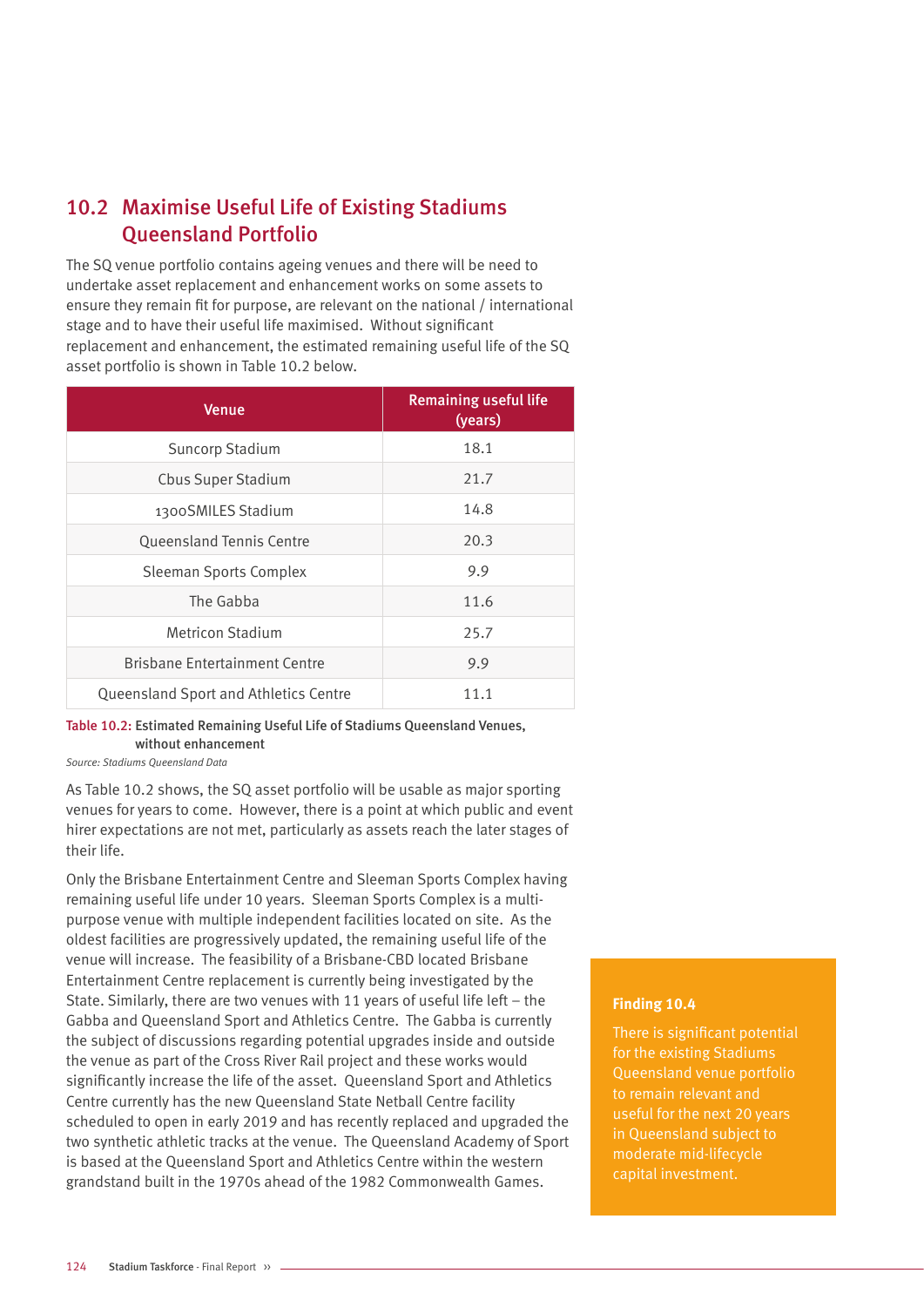To estimate the capital enhancements required to maximise the use of SQ venues for the next 20 years and beyond, a high level forecast capital expenditure profile was utilised which helped the Taskforce assess proposed major investment into the SQ portfolio over the next two decades. While at a conceptual stage, the size of the investment identified is significant.

Despite this, there are strong community expectations that all of the events and SQ venues currently in Queensland will continue into the future. The capital investment required to keep the existing asset portfolio relevant and extend the life of the assets, through strategies such as mid lifecycle refurbishment, is likely to be significantly cheaper for the taxpayer than building new venues to replace the assets as their current useful life expires.

#### **Finding 10.5**

The capital investment proposed to extend the life of existing stadiums is likely to be significantly cheaper than the option of building new venues to replace the assets as their useful life expires.

Maximising the useful life of the SQ venue portfolio through mid-lifecycle capital investments will enhance SQ's ability to deliver the three intended benefits the SQ portfolio offers Queensland, which is to deliver major events, to provide participation opportunities in sport and recreation activities and to support the development of Queensland's elite athletes.

#### **Finding 10.6**

Investing in capital improvements of stadiums increases the ability to attract and retain events in Queensland, increase community participation opportunities and improve the development of elite athletes in Queensland.

Over the past 10 years SQ capital grants have remained steady. As a result, SQ has focused the bulk of its available budgets on maintaining the venues to ensure safety and continued operation. It is important that any future focus on capital enhancement should not come at the detriment of the existing maintenance regime or budgets. This focus on maintenance has constrained SQ's ability to undertake asset enhancement activities.

As previously discussed in Section 9.3, to best support the SQ portfolio deliver its objectives into the future, there needs to be a clear delineation between the role of SQ to fund planned and unplanned maintenance and minor capital works (up to \$3 million project value) of its assets.

To assist the State in planning for minor capital works and major capital works, the Taskforce recommends SQ be required to submit annual planned capital works updates to Government as part of the budget development processes.

Based on the annual capital updates, the Queensland Government will be well placed to plan and prepare for necessary funding of improvements to its major sporting venue portfolio to maximise its useful life and retain its relevance nationally.

#### **Recommendation 10.3**

Stadiums Queensland be required to submit a standalone, annual forward planning update to government well ahead of the annual budget process that details their rolling 10 to 20 year capital enhancement and replacement plan which includes short-term and long-term capital works estimates for the Stadiums Queensland venue portfolio.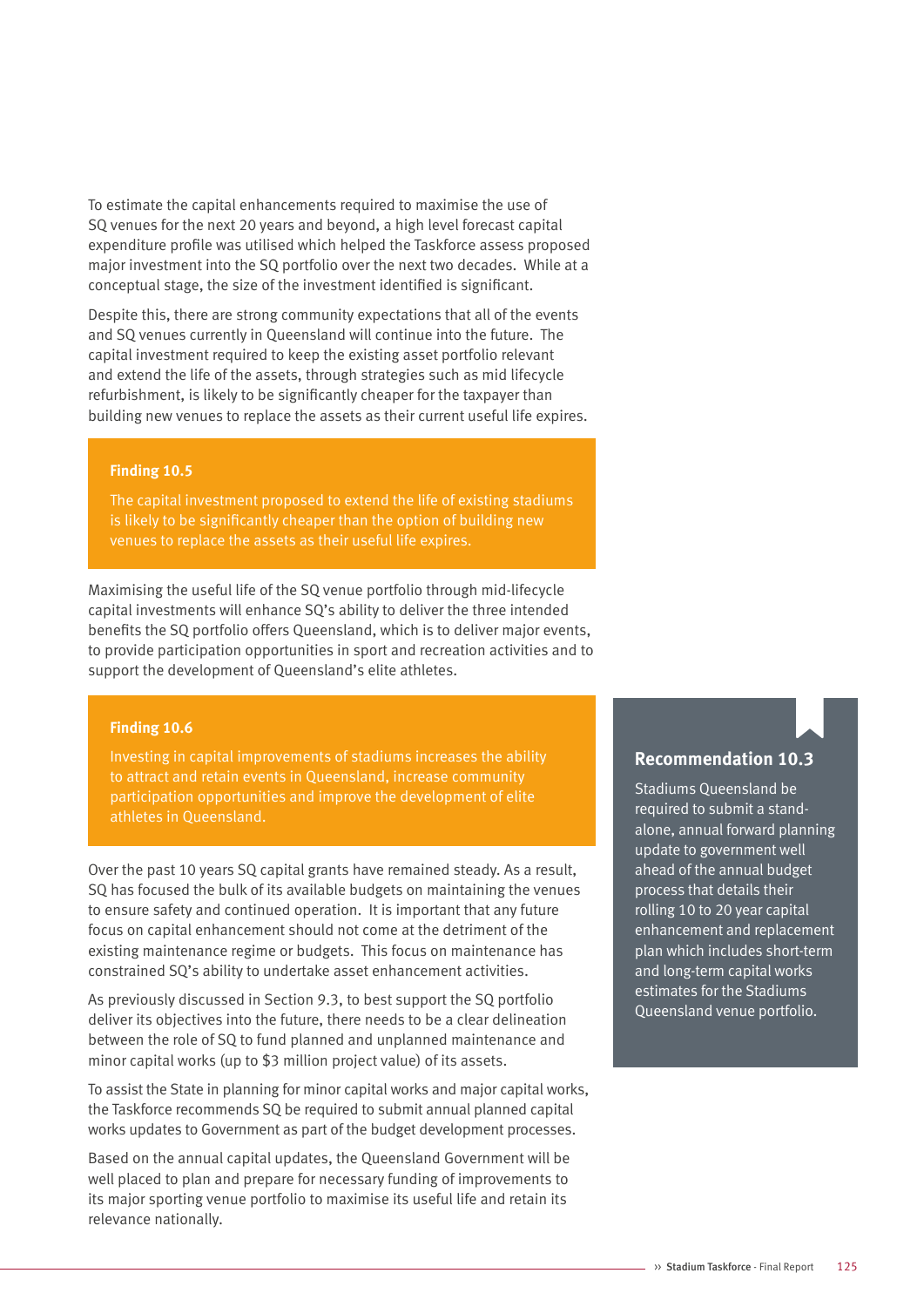#### 10.3 Maximise Use of Existing Stadiums Queensland Portfolio

Section 10.1 identifies it would be cheaper and more efficient for the State to extend the useful life of the existing venue portfolio, rather than develop new or additional assets. In order to maximise the return on past investment, there is a need to maximise the utilisation of the SQ venue portfolio.

Many SQ venues have potential capacity to increase their overall utilisation, whether it be the hosting of additional sporting franchises, additional one-off major events or increased community usage.

#### Additional anchor tenants

As previously identified in Section 10.1, there is existing capacity in SQ's stadium assets to accommodate regular, seasonal hirers such as new NRL, A-League, AFL or Big Bash League franchises. Any new national league franchises that commence in the Brisbane, Gold Coast or Townsville regions, provided their sport fits the configuration of the existing SQ venues, should be based at SQ venues. The State should not consider the development of new venues within these catchment areas whilst there is capacity to accommodate major sporting events at existing SQ venues.

#### One-Off Major Events

One-off major events are concerts and ad-hoc major sporting event such as State of Origin, Wallabies tests, international cricket matches and World Cup matches in various sports.

All of SQ stadium assets (including the main stadium at the Queensland Sport and Athletics Centre) are capable of hosting concert events. Due to the cost of bumping in all stage and sound equipment necessary for these events, capital city locations are more likely to attract events than regional locations. Similarly, one-off major sporting events are more likely to be held at the Gabba and Suncorp Stadium due to the larger capacity of these venues with an increased financial return to the hirer. The Taskforce has identified that all of SQ's stadium assets have the immediate capacity to host additional one-off major events.

The Taskforce understands there is an increasing prevalence of competition between states to attract and retain these one-off major events, particularly sporting events, through either a commitment to increased capital funding of infrastructure or through an agreement with state tourism and event attraction entities to incentivise event promoters for the rights to host an event. Queensland is not currently as competitive in these activities. However the Taskforce has recommended methods through which the State can increase its potential in this area, including introducing an enhanced coordinated approach to major event attraction as described in Section 8.

#### **Finding 10.7**

All Stadiums Queensland venues have the capacity to host additional one-off major events. A competitive and coordinated event attraction strategy is key to increasing the number of major events at Stadiums Queensland venues.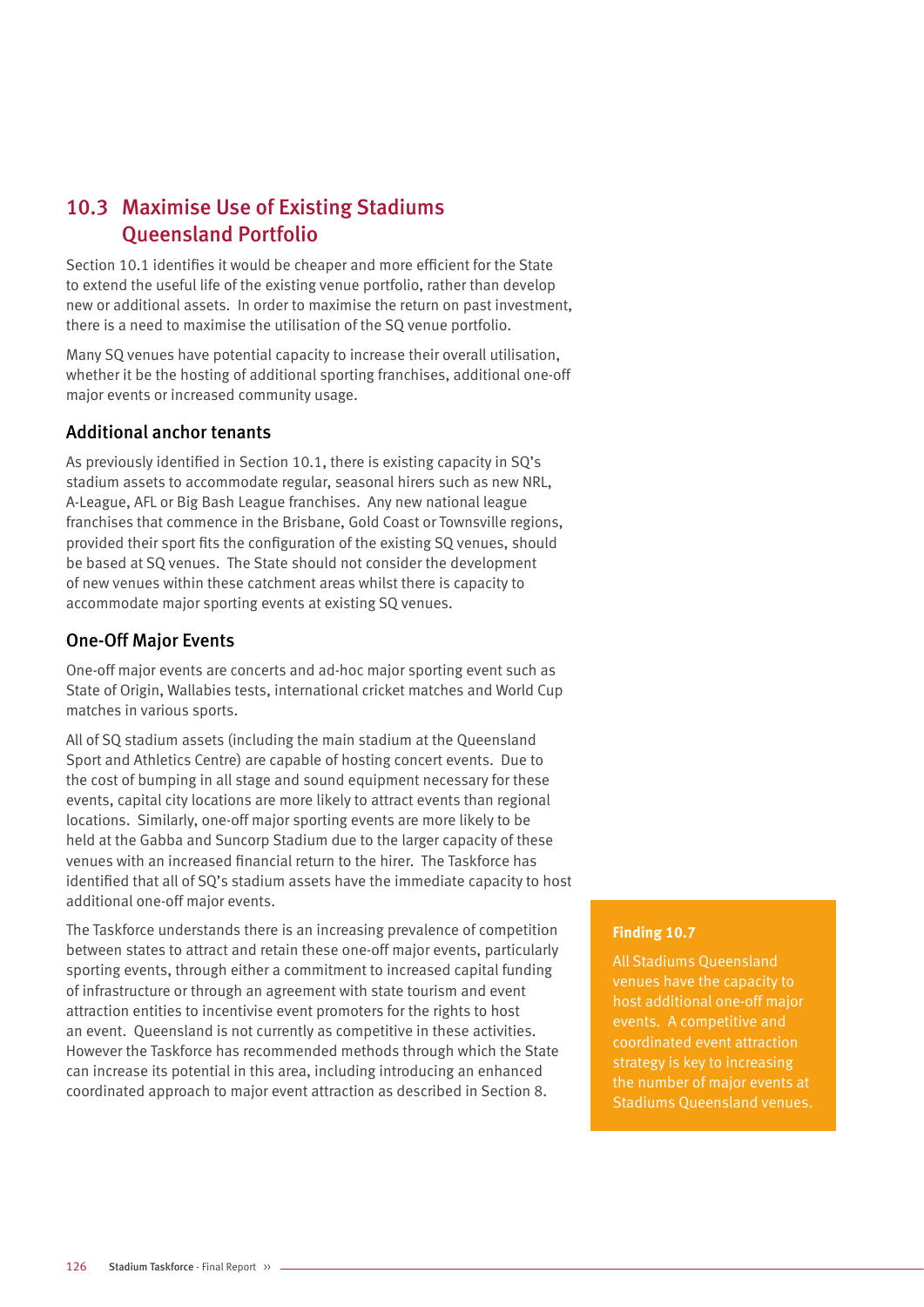#### Event Content and Venue Enhancements

Investments in significant sporting infrastructure across Australia have increasingly been tied to the securing of confirmed event content for the upgraded or new asset, as the following examples demonstrate:

- » Melbourne Cricket Ground the AFL Grand Final will be played at the venue until 2057 in return for \$500 million in State funding towards AFL, which included upgrades to six local/regional AFL facilities, rebuild of the Melbourne Cricket Ground Southern Stand within the next 10 years and \$225 million investment in the AFL-owned Marvel Stadium and the surrounding Docklands precinct. (AFL media release 12 April 2018)
- » Sydney stadiums while there is much ongoing public debate about the merits and final design of the proposed Sydney stadium redevelopments, the original NSW Government plan was to spend up to \$1.5 billion on redevelopment of Alliance Stadium, ANZ Stadium and Parramatta Stadium in return for the NRL Grand Final to remain in Sydney until 2042. (NRL media release 29 March 2018)

If the State were to give consideration to a significant capital enhancement to an existing stadium, or development of a new stadium, there should be consideration of any additional content guaranteed for the venue. Ideally additional content should be over and above what the anchor tenants would be expected to normally play at the venue and it should also protect any existing events from being poached by other States for example, retaining State of Origin matches.

#### Community Use of Stadiums and Venues

SQ already has in place standard fees and charges for the use and hire of all of its venues, which includes the stadium assets. SQ also has policies that provide concessional access and hire rates for community groups to use the stadiums and facilities. Community and not for profit groups may not be aware of the concessional access that is available.

#### **Finding 10.8**

Stadiums Queensland has standard fees and charges and policies that allow for concessional access and hire rates for community groups, however, community organisations are not necessarily aware of the ability to hire stadiums in Queensland.

#### **Recommendation 10.4**

Any significant capital works commitments to stadiums in Queensland should consider commitments from key sports for the securing of new and additional content to the venue, which does not cannibalise content at existing Stadiums Queensland venues.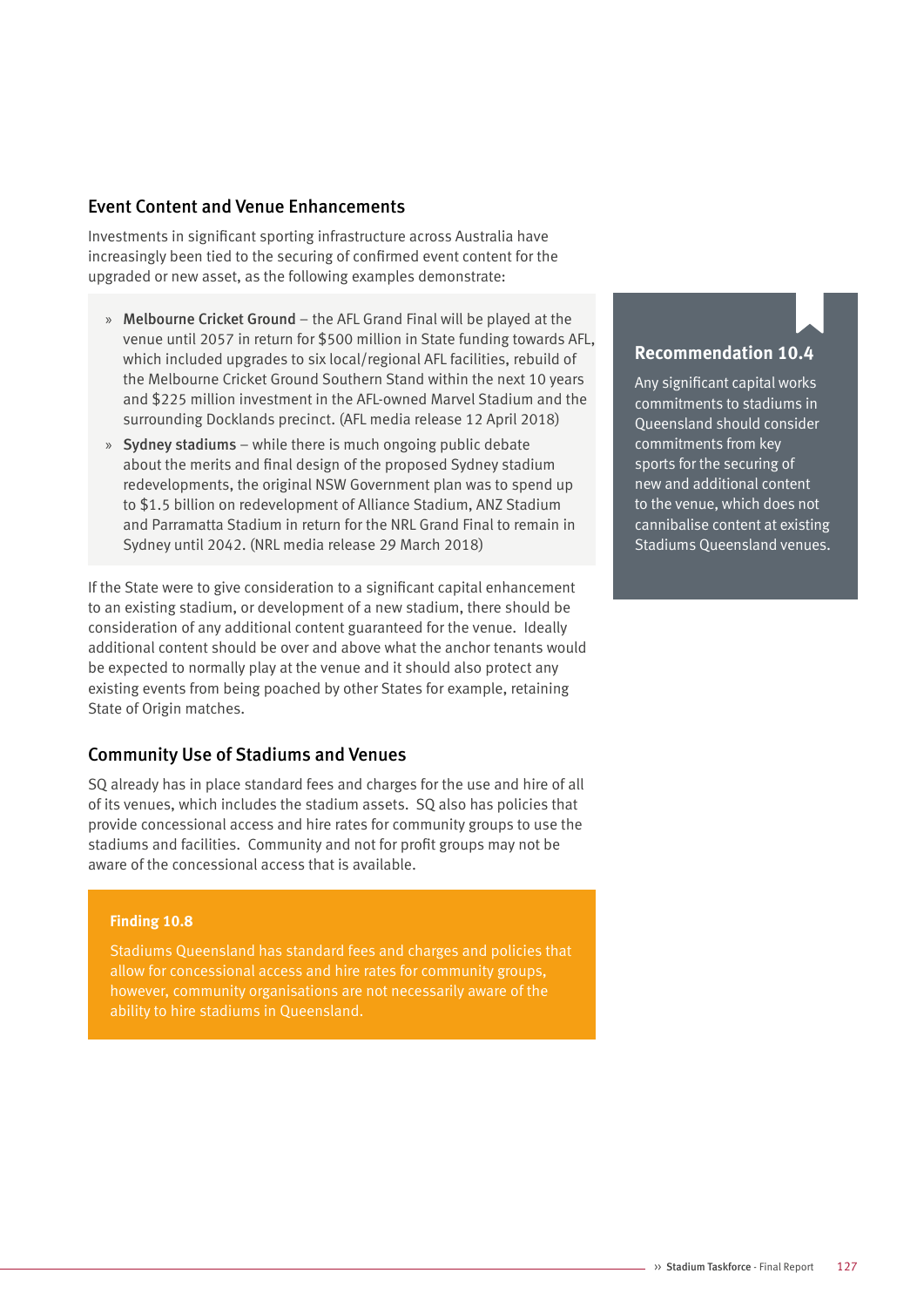It is important to note that stadiums exist primarily to allow the conduct of major sporting events, as there are a limited number of venues Australia wide that can accommodate these events. To ensure these events can be held, the stadiums need to meet strict standards that would typically be over and above what community users would require, for example the size of venue, levels of maintenance and the quality of playing surface. The MSF Act requires SQ to act commercially, which as a result sees commercial activity given preference. SQ manages to a hierarchy of use of SQ's stadium assets with international and national events being granted priority of use over regional, local and community use where a conflict exists.

#### **Finding 10.9**

The *Major Sports Facilities Act 2001* requires Stadiums Queensland to act commercially, as such, commercial activities are seen by Stadiums Queensland as being the priority for venue use over other uses, including community access.

International and national events are usually scheduled at least six to 12 months prior to the event, which allows for other users to be aware of potential windows of available use of the venue. Each of these has various continual processes, such as playing surface, amenities or accessibility maintenance being carried out in support of major events that may not allow concurrent use of the venue by community or other groups.

In support of SQ's existing access policies and community fees and charges, there needs to be an elevated public awareness of the potential use of SQ assets by community and other groups. SQ needs to implement a strategy that identifies accurate windows of usage availability, details the process through which venue hire can be sought and advertises these items more extensively than it does currently through low-cost means that might meet potential users. The Taskforce's intent is not to disrupt SQ's major event preparation, but to emphasise the importance of promoting and reporting on community use of its venues and the positive benefits that will be derived by the community, users, SQ and the State in achieving this.

#### 10.4 Stadium Decision Making Framework for Government

Despite the Taskforce's finding that there is no current need for the development of new major sports facilities in Queensland, it is anticipated that there will still be requests for significant capital investment for major sporting venues. Decisions regarding future major investments should be made well in advance of the end of useful life of venues which is on average 16 years from now.

#### **Recommendation 10.5**

Stadiums Queensland to identify a minimum of 10 days per annum in which each of its main stadium assets are available for hire by community organisations at concessional rates and Stadiums Queensland should promote this as a new opportunity to the wider public.

#### **Recommendation 10.6**

An annual benchmark for the number of community uses of Stadiums Queensland stadium assets be established and reported against in the Stadiums Queensland annual report.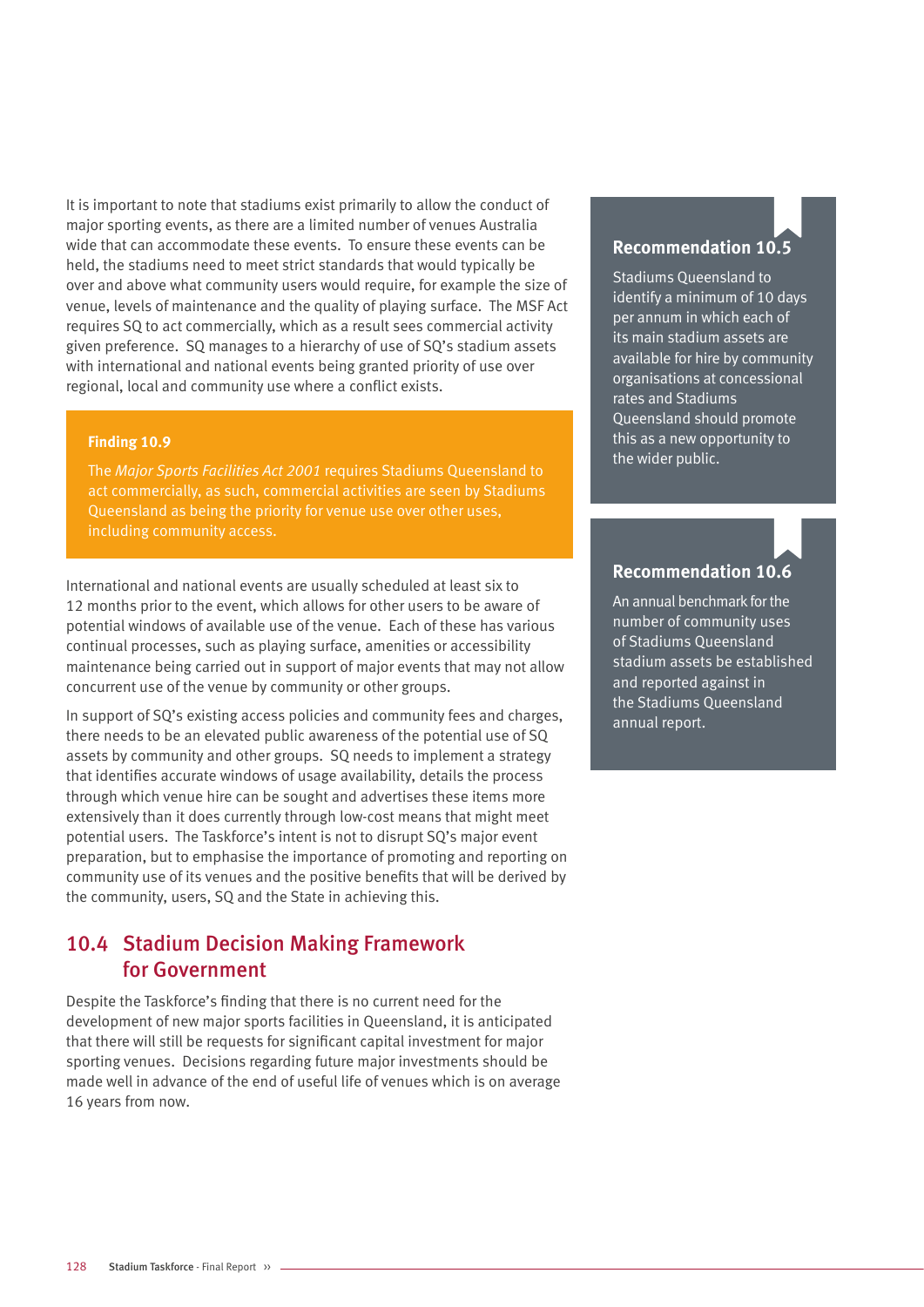The Taskforce recommends the State consider adopting a stadium decision making framework to guide and inform future investment in major sports facilities, stadiums and venues. The stadium decision making framework may include the following components:

- » Venue Scorecard Assessment to compare the functionality and potential of venues
- » Venue Investment Criteria to assess the value of investing in venues
- » Venue Responsibility Matrix to determine categories of venues the State has responsibility for.

The stadium decision making framework would assist with the consistent decision making approach to the assessment of future stadium investment proposals.

#### Venue Scorecard Assessment

The Taskforce developed a venue scorecard to enable direct measurement and comparison of venues based on eight criteria in order to measure the relative "functionality" of venues. The scorecard framework was developed based on consultation with SQ and hirers and the experience of the Taskforce team and was designed to apply to rectangular and oval stadium infrastructure in Queensland. Full details of the scorecard approach is contained within the Interim Report (Appendix 1).

#### **Recommendation 10.7**

The Queensland Government consider adopting a stadium decision making framework to inform future investment in stadiums and major sports facilities.

|                | <b>Criteria</b>                  | <b>Description</b>                                                                                                                                                                                                                                                      |
|----------------|----------------------------------|-------------------------------------------------------------------------------------------------------------------------------------------------------------------------------------------------------------------------------------------------------------------------|
| 1              | Utilisation                      | This criteria refers to the utilisation level of the venue, measured by the number of event<br>days and the number of hirers.                                                                                                                                           |
| $\overline{2}$ | Capacity                         | This criteria refers to the capacity of the venue relative to the average attendances of the<br>events held at the venue.                                                                                                                                               |
| 3              | Catchment                        | This criteria refers to the size of the catchment of the venue, being considered at both an<br>absolute level and also relative to the capacity (i.e. number of seats) of the venue.                                                                                    |
| 4              | Quality                          | This criteria refers to the quality and availability of facilities at the venue including<br>premium seating, food and beverage offerings, technology, proximity to the field of play,<br>sight lines, player facilities, turf, media and broadcasting facilities, etc. |
| 5              | <b>Economic</b><br>contribution  | This criteria refers to the contribution of the venue to the economic activity within the<br>State and also the region in which it is located.                                                                                                                          |
| 6              | <b>Financial viability</b>       | This criteria refers to the overall financial performance of the venue.                                                                                                                                                                                                 |
| 7              | <b>Transport</b><br>connectivity | This criteria refers to the availability and adequacy of transport accessibility (private and<br>public) to the venue.                                                                                                                                                  |
| 8              | Location                         | This criteria refers to the location of the venue relative to other hospitality and<br>entertainment precincts for pre and post-game entertainment / activities.                                                                                                        |

Table 10.3: Venue Scorecard Criteria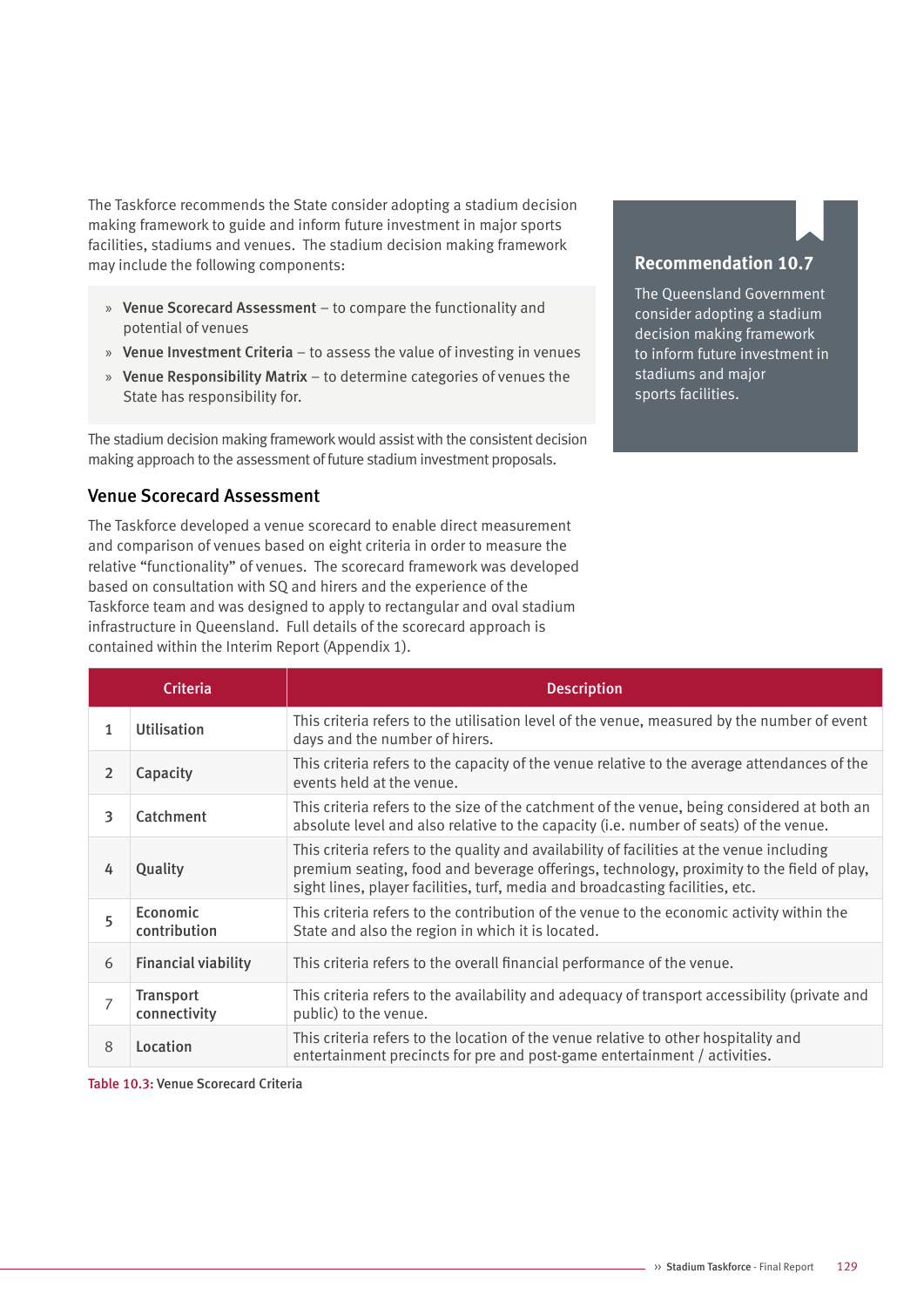In assessing venues against the criteria, each venue is given a rating of between 1 and 3 with 3 representing the highest score and 1 representing the lowest score. The maximum score for a venue is 10 with weightings applied to indicate the relative importance of each criteria. All criteria were weighted 10% except for utilisation and quality which were allocated weightings of 20%.

| <b>Criteria</b>           | Weight | <b>Suncorp</b><br><b>Stadium</b><br>(Tier 1) | <b>The</b><br>Gabba<br>(Tier 1) | <b>Cbus</b><br><b>Super</b><br><b>Stadium</b><br>(Tier 2) | <b>Metricon</b><br><b>Stadium</b><br>(Tier 2) | 1300SMILES<br><b>Stadium</b><br>(Tier 2) | Tier 1<br>Avg. | Tier 2<br>Avg. |
|---------------------------|--------|----------------------------------------------|---------------------------------|-----------------------------------------------------------|-----------------------------------------------|------------------------------------------|----------------|----------------|
| <b>Utilisation</b>        | 20%    | $\overline{3}$                               | $\overline{3}$                  | $\overline{2}$                                            | 2                                             | $\mathbf{1}$                             | 3.0            | 1.7            |
| Capacity                  | 10%    | $\overline{2}$                               | $\overline{2}$                  | $\overline{2}$                                            | $\overline{2}$                                | 3                                        | 2.0            | 2.3            |
| Catchment                 | 10%    | $\overline{\mathbf{3}}$                      | $\overline{\mathbf{3}}$         | $\overline{2}$                                            | $\overline{2}$                                | $\mathbf{1}$                             | 3.0            | 1.7            |
| Quality                   | 20%    | $\overline{2}$                               | $\mathbf{1}$                    | $\overline{3}$                                            | $\overline{3}$                                | $\mathbf{1}$                             | 1.5            | 2.3            |
| Economic<br>contribution  | 10%    | $\overline{\mathbf{3}}$                      | $\overline{3}$                  | $\overline{2}$                                            | $\mathbf{1}$                                  | $1\,$                                    | 3.0            | 1.0            |
| Financial<br>viability    | 10%    | $\mathfrak{Z}$                               | $\overline{2}$                  | $\mathbf{1}$                                              | $\overline{2}$                                | $1\,$                                    | 2.5            | 1.3            |
| Transport<br>connectivity | 10%    | $\overline{3}$                               | 3                               | $\mathbf{1}$                                              | $\mathbf{1}$                                  | $\overline{2}$                           | 3.0            | 1.3            |
| Location                  | 10%    | 3                                            | $\overline{2}$                  | $\overline{2}$                                            | $\mathbf{1}$                                  | $1\,$                                    | 2.5            | 1.3            |
| <b>Raw score</b>          | na     | 22                                           | 19                              | 15                                                        | 14                                            | 11                                       | 20.5           | 13.0           |
| Weighted<br>score         | 100%   | 9.0                                          | 7.7                             | 6.7                                                       | 6.3                                           | 4.3                                      | 8.3            | 5.6            |

Table 10.4: Summary of Stadiums Queensland Venue Scorecard Assessment *Source: Stadiums Queensland Data*

Table 10.4 above represents how SQ's stadium assets performed against the scorecard framework. Suncorp Stadium recorded the highest raw and weighted scores of all SQ venues (22 out of 24 and 9.0 out of 10 respectively). 1300SMILES Stadium recorded the lowest raw and weighted scores (11 out of 24 and 4.3 out of 10 respectively), followed by Metricon Stadium (14 out of 24 and 6.3 out of 10 respectively).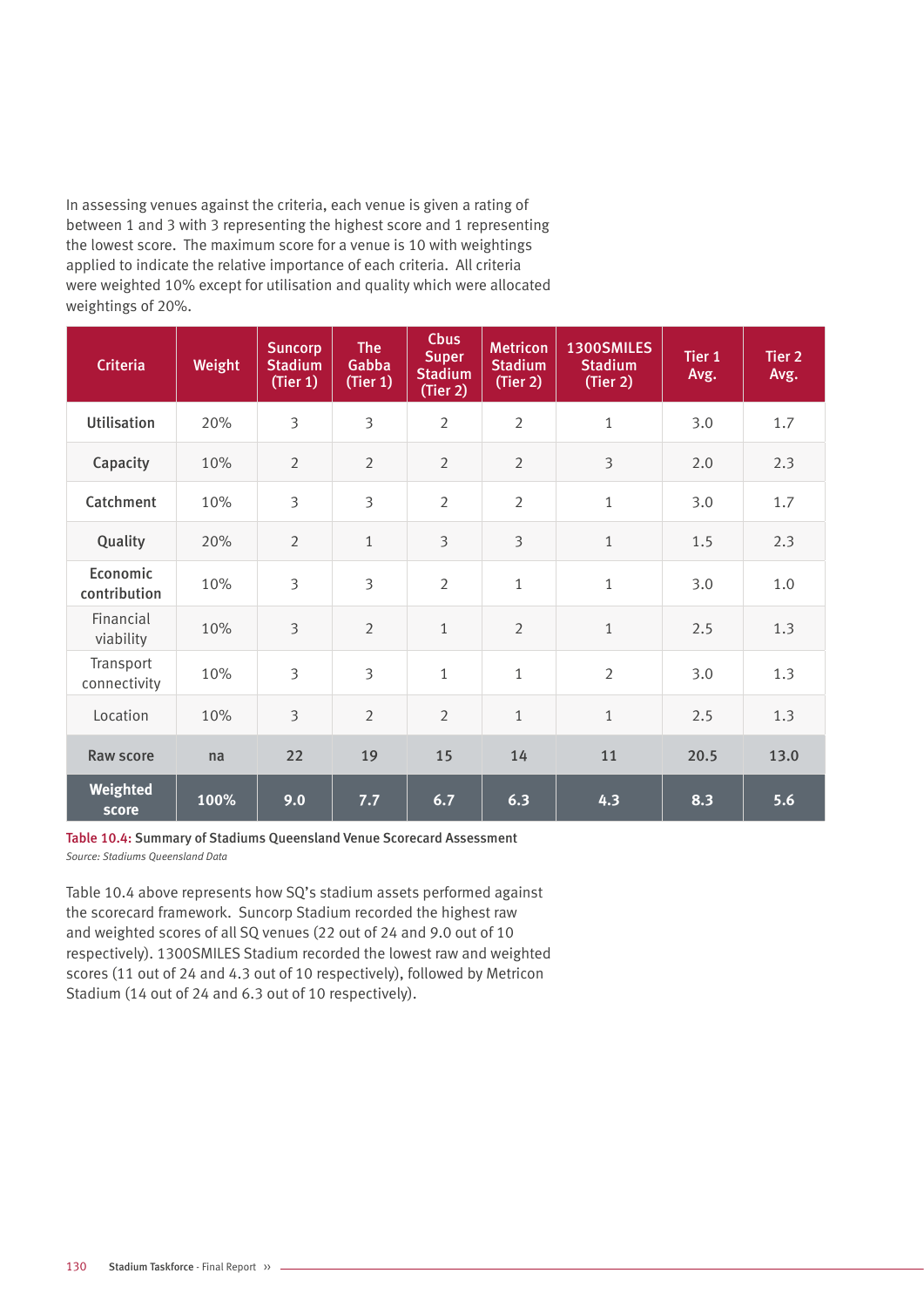The scorecard framework suggests those venues with low weighted scores (1300SMILES Stadium, Metricon Stadium and Cbus Super Stadium) have relative functional issues that may restrict the current and future "performance" of the venue.

The venue with the clear highest score, Suncorp Stadium, is the premier rectangular venue in Australia and based on the scorecard approach, would indicate there is less concern on the horizon about this venue's future. This presents a potentially different decision making consideration for Government based not only on functionality but comparatively against venues in Australia as other states increase their investment in rectangular stadiums.

#### **Finding 10.10**

A venues scorecard approach is a robust method of measuring and comparing the relative functionality of stadium assets and should be included in any stadium decision making framework of the Queensland Government.

#### Investment Criteria

The Taskforce has developed a set of proposed criteria to guide future investment into Queensland's stadium / venue portfolio. For clarity, the purpose of this stadium decision making framework is to guide significant investment decisions such as whether to undertake a major refurbishment, to significantly improve a venue, to replace a venue or to construct a new venue. It is not designed to be used to inform normal lifecycle capital replacement and maintenance activities throughout the venue's economic useful life.

The investment criteria seeks to ensure the optimisation of performance of existing venues and to avoid investment that may hinder the performance of the existing SQ portfolio, which has already incurred significant State capital and operational investment commitments.

The proposed investment criteria includes stadium specific criteria as well as general major sports facility criteria. It also includes criteria for new venues as well as criteria for investment into existing venues.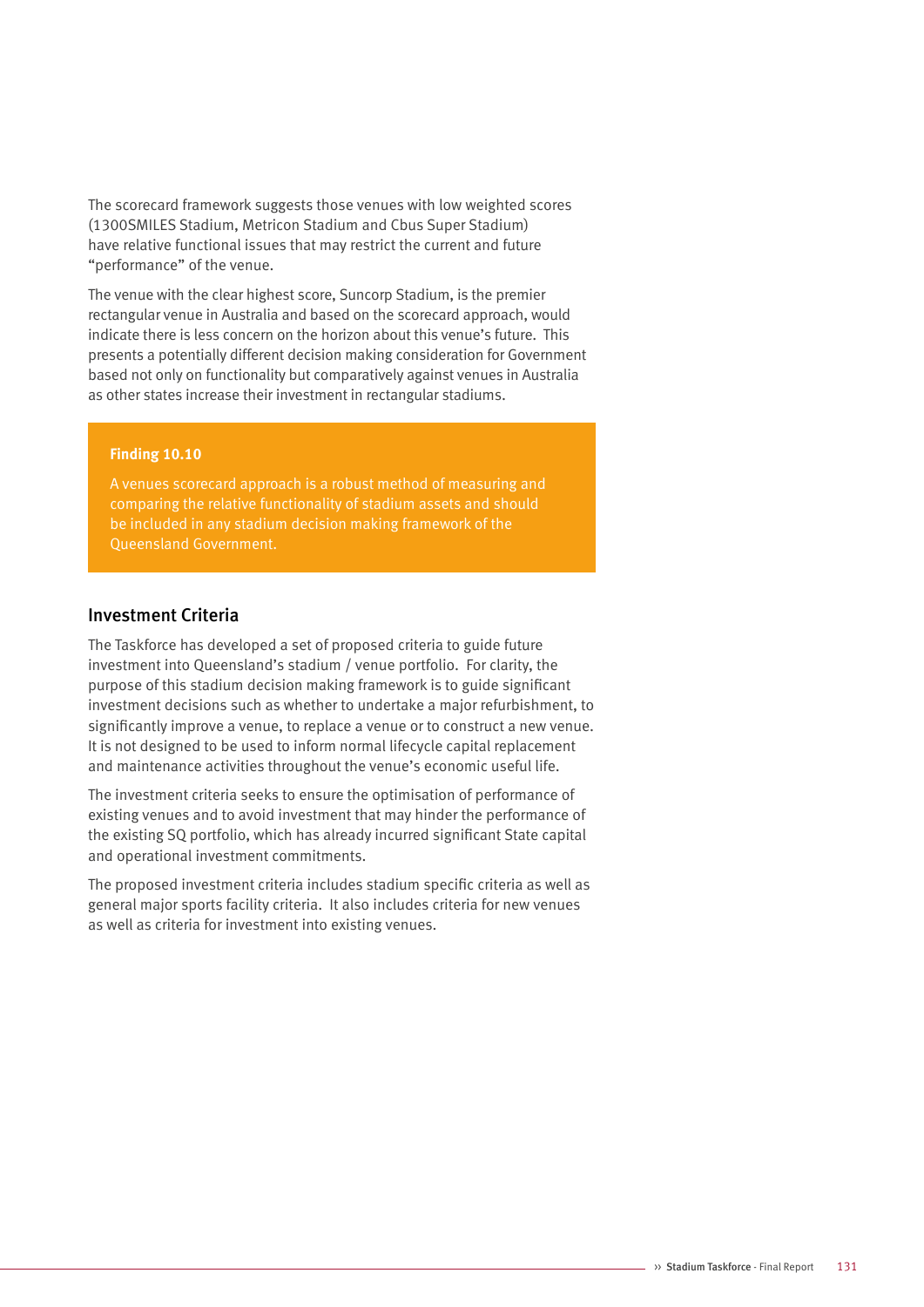| <b>Venue</b>                                    | <b>Investment Criteria</b>                                                                                                                                                                                                                                                                                                                                                                                                                                                                                                                                                                                                                                                                                                |
|-------------------------------------------------|---------------------------------------------------------------------------------------------------------------------------------------------------------------------------------------------------------------------------------------------------------------------------------------------------------------------------------------------------------------------------------------------------------------------------------------------------------------------------------------------------------------------------------------------------------------------------------------------------------------------------------------------------------------------------------------------------------------------------|
| <b>New Stadium</b>                              | Investment should only be considered:<br>» Tier 1 raw score of at least 21 with a minimum score of 2 for each criteria.<br>» Tier 2 raw score of at least 16 with a minimum score of 2 for each criteria.<br>» if any increase in event days and / or hirers cannot be reasonably accommodated.<br>» no net negative impact on the existing stadium utilisation.<br>» certainty of the future event calendar / demand.<br>» if appropriate funding is also made available for ongoing lifecycle capital requirements.<br>» supported by a documented business case, including consideration of social and economic<br>benefits and investigation of alternative funding mechanisms.                                       |
| <b>Existing</b><br><b>Stadium</b>               | Investment should only be considered:<br>» if it will result in generating an improved venue scorecard.<br>» if it is the result of a facility (or sub-component of a facility):<br>- not meeting relevant standards and not being in a fit for purpose condition,<br>- being at the end of its useful life, or<br>- having significant deficiencies as identified by the venue scorecard.<br>» if there is certainty of the future event calendar / demand.<br>» if appropriate funding is also made available for ongoing lifecycle capital requirements.<br>» supported by a documented business case, including consideration of social and economic<br>benefits and investigation of alternative funding mechanisms. |
| <b>New Major</b><br><b>Sports Facility</b>      | Investment should only be considered:<br>» if any increase in event demand cannot be reasonably accommodated.<br>» no net negative impact on the existing venue utilisation.<br>» certainty of the future event calendar / demand.<br>» if appropriate funding is also made available for ongoing operating and lifecycle capital requirements.<br>» supported by a documented business case, including consideration of social and economic<br>benefits and investigation of alternative funding mechanisms.                                                                                                                                                                                                             |
| <b>Existing Major</b><br><b>Sports Facility</b> | Investment should only be considered:<br>» if it is the result of a facility (or sub-component of a facility):<br>- not meeting relevant standards and not being in a fit for purpose condition,<br>- being at the end of its useful life, or<br>- having significant deficiencies e.g. quality of facilities.<br>» certainty of the future event calendar / demand.<br>» if appropriate funding is also made available for ongoing operating and lifecycle capital<br>requirements.<br>» supported by a documented business case, including consideration of social and economic<br>benefits and investigation of alternative funding mechanisms.                                                                        |

#### Table 10.5: Summary of Stadiums Queensland Venue Scorecard Assessment

#### **Finding 10.11**

The application of a stadium investment criteria, similar to the investment criteria outlined in this report, is a robust mechanism for evaluating and prioritising stadium and venue investment opportunities and should be considered by the Queensland Government.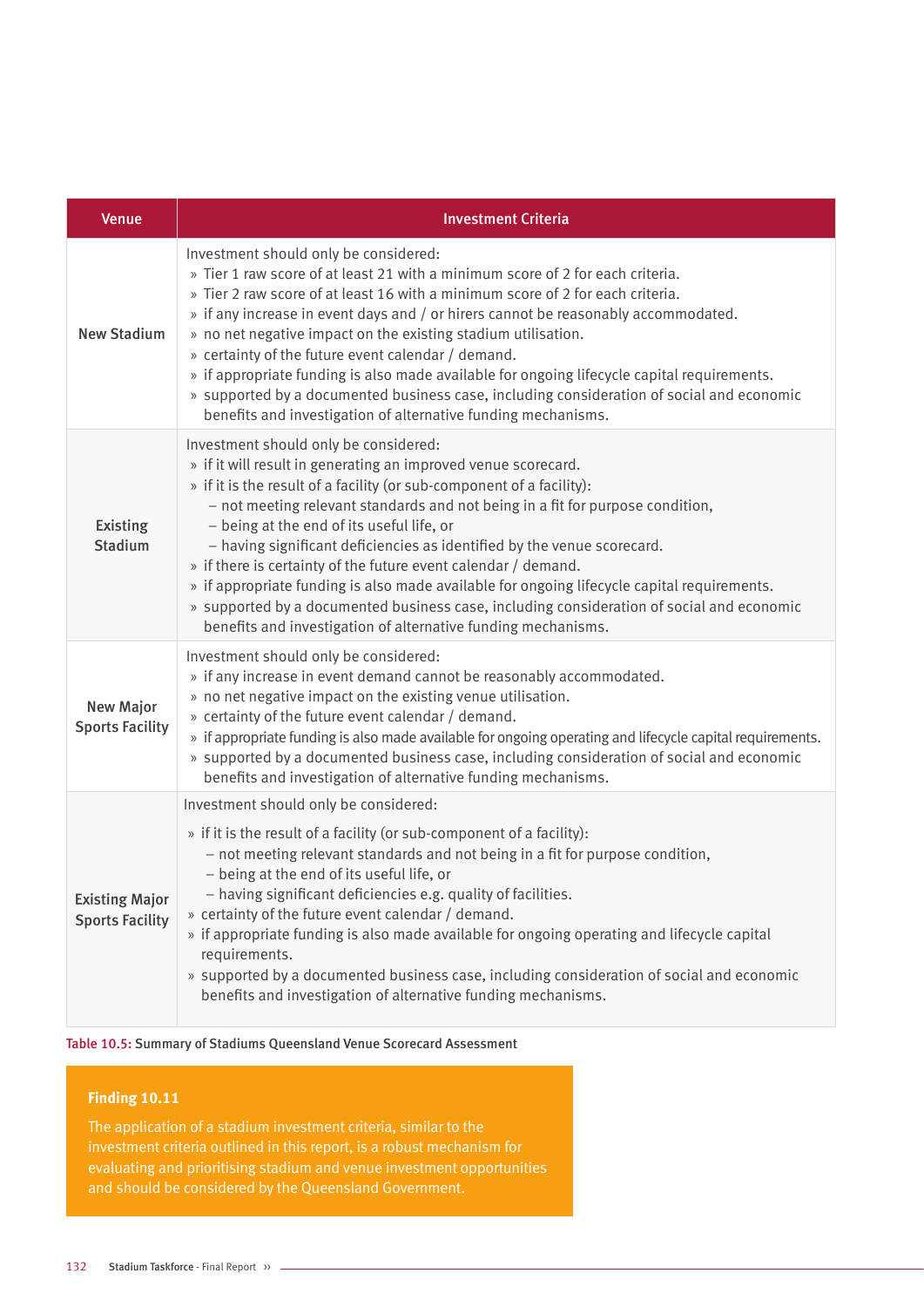#### Venue Responsibilities Matrix

The third component of a decision making framework needs to help determine what type and level of facility the State should have.

All venues that deal with sporting events and participation in Queensland are able to be categorised into broad groups according to the type and nature of the facility:

- » stadiums,
- » indoor sport / entertainment centres, and
- » participation venues.

It is important to categorise facilities into the broad groupings as a first step so that comparisons of venues in Queensland for investment purposes are made between similar-type venues. Within each category of asset type, venues can then be further separated into Tiers which can be used to describe the differences in scope, scale, complexity, usage, profile and standard of venues within each asset category.

Appendix 3 is a Venue Responsibilities Matrix that categorises assets by type and by scale and shows the land owner and operator of the venues. Appendix 3 shows there are clear differences moving through the Tiers of venues. For example, Tier 1 venues across all three categories are generally large, well maintained, international standard, iconic venues capable of hosting high profile events and large numbers of patrons/users, whereas Tier 4 venues could be generalised as being small, community venues serving local areas.

In regards to the SQ portfolio of assets, all SQ venues are identified as being either Tier 1 or 2 in the stadium and indoor sport / entertainment centres categories and Tier 1 in the participation facility category. What this implies is that SQ is responsible for the majority of those venues in Queensland that are large, complex, iconic and host large scale events.

#### **Finding 10.12**

Sporting venues in Queensland can be categorised and placed into Tiers to enable the State to consider its support of different types and scale of major sporting venues through a venues responsibilities matrix approach. This categorisation and Tier approach could be adopted by the wider sporting sector in Queensland as a way of communicating consistently with the Queensland Government regarding sporting venue support and should be considered for inclusion in any stadium decision making framework of the Queensland Government.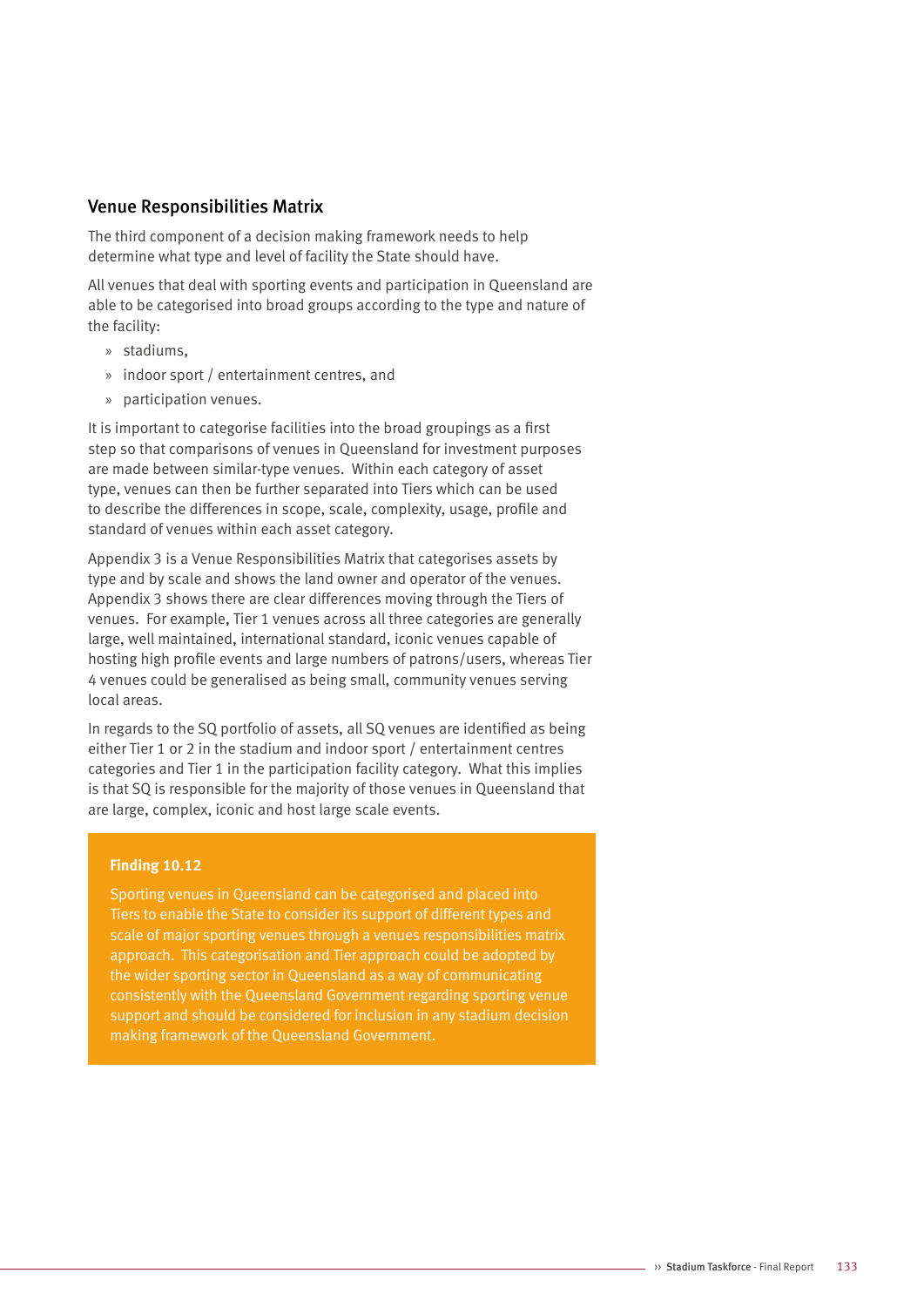The identification of where SQ portfolio assets are located in the Tier matrix is an example of the subsequent analysis that the Tier categorisation of Queensland venues provides for, which is to identify the usual primary responsible entity for each Tier of venue.

Appendix 3 also provides the current ownership and operating responsibility for each Tier of facility across the three categories of assets. It also highlights those existing venues that are outliers to the venue responsibility matrix due to the current primary responsibility being held by an entity not typical of the rest of the Tier venues.

#### **Finding 10.13**

Under the Venues Responsibilities Matrix, Stadiums Queensland owns and operates Tier 1 and 2 stadiums, Tier 1 and 2 indoor sport / entertainment centres and Tier 1 participation venues, due to their nature, size and profile.

The combination of the Venue Responsibilities Matrix with the proposed investment criteria and the venue scorecard assessment approach provides the baseline for a stadium decision making framework that Government can utilise to guide and make decisions relating to support for major sports facilities.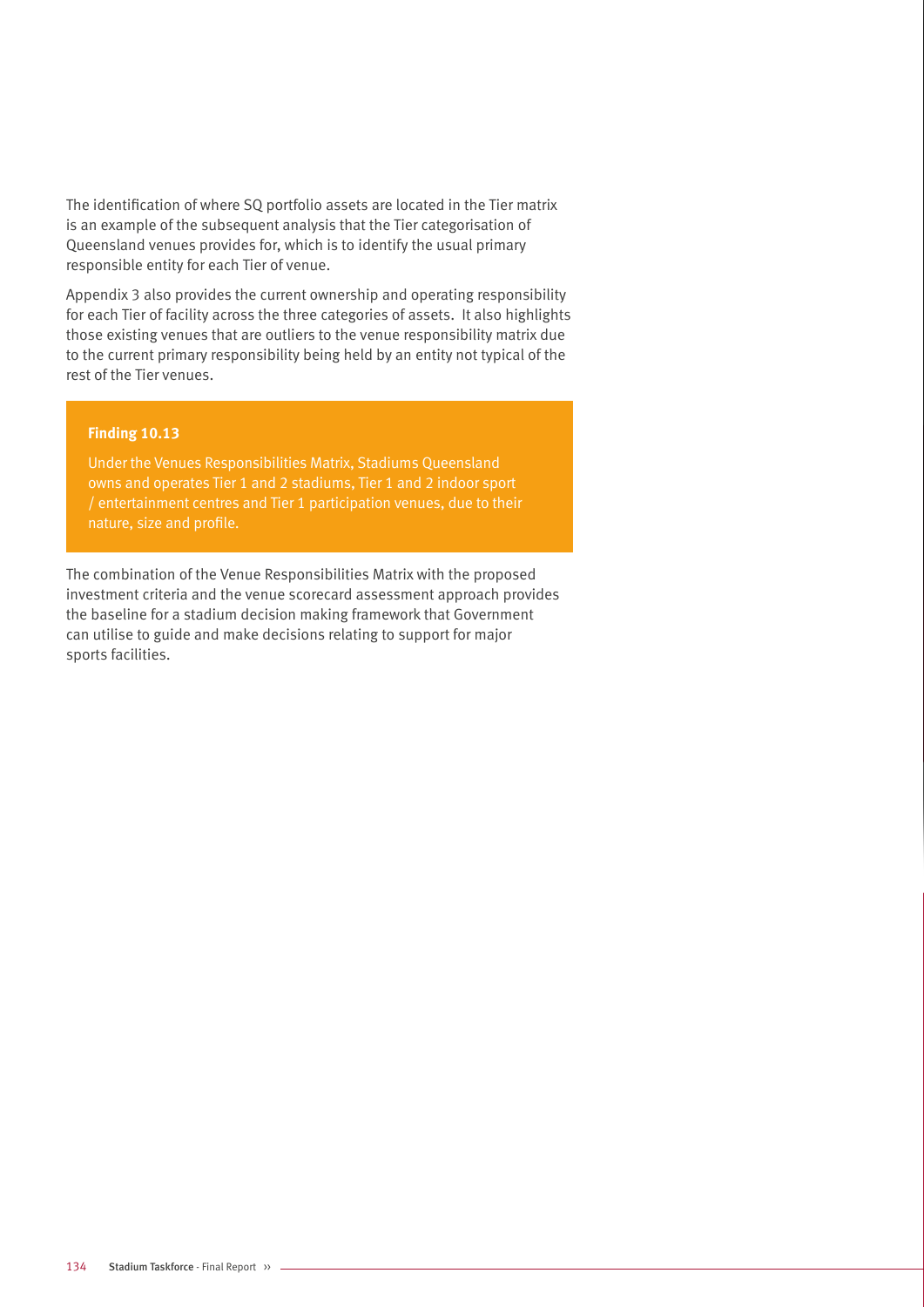## 11.00 **Venue Specific Considerations**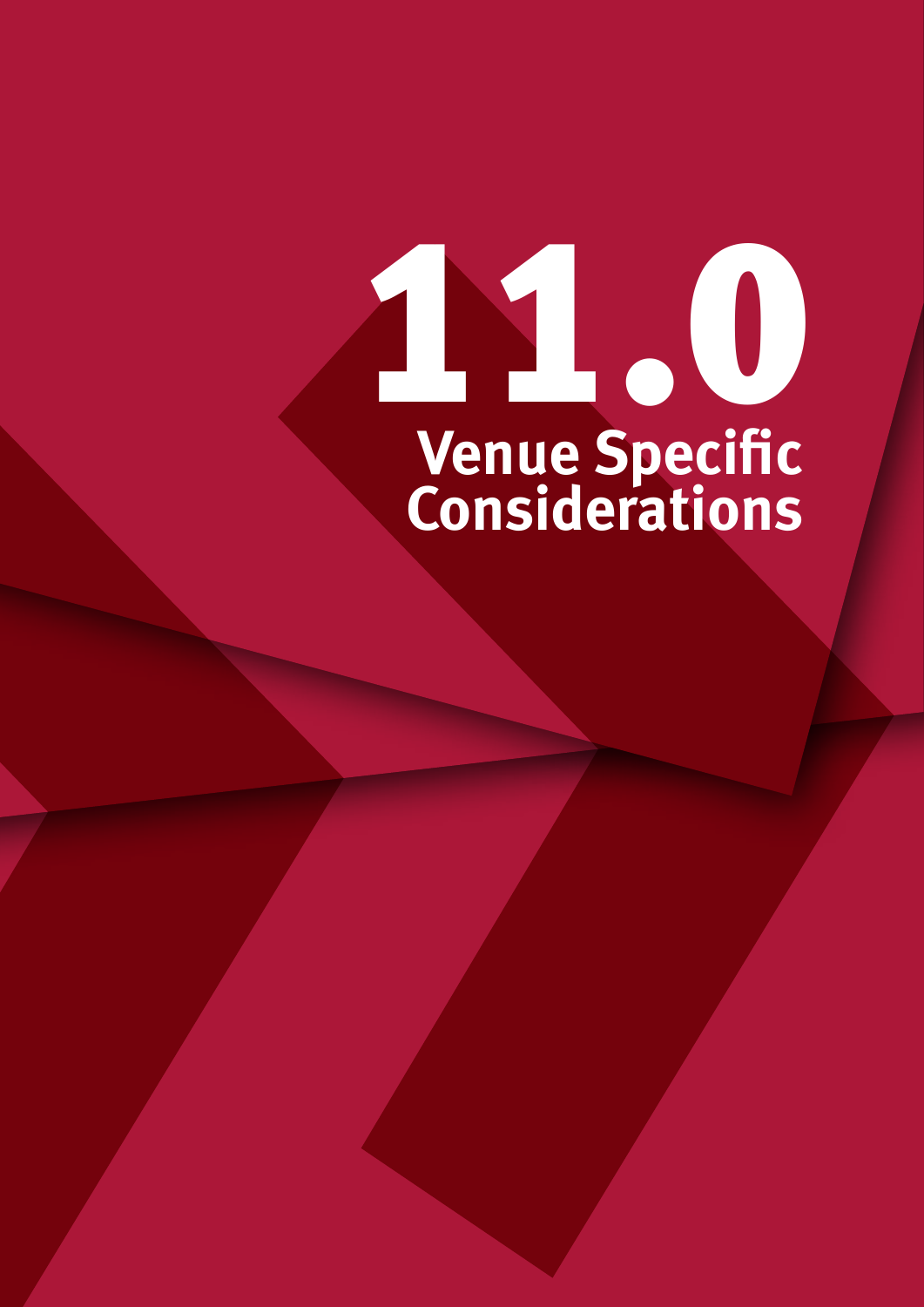## 11.0 Venue Specific Considerations



*2013, 1300SMILES © Stadiums Queensland*

*Artist's impression of stadium grandstand and field of play (July 2018)*

*© Department of Housing and Public Works* 

#### 11.1 1300SMILES Stadium

The 1300SMILES Stadium was transferred to SQ from the Willows Trust / Townsville City Council in 2004. The new North Queensland Stadium, currently under construction in Townsville, is scheduled to be operational prior to the start of the 2020 NRL season and is effectively a replacement of the ageing 1300SMILES Stadium. 1300SMILES Stadium will then become surplus to SQ requirements as a declared major sports facility at some stage between the end of the 2019 NRL season and the commencement of the 2020 season.

#### 11.2 North Queensland Stadium

The new North Queensland Stadium is currently under construction and is scheduled to commence operations prior to the start of the 2020 NRL season. The stadium is being built as a replacement of the ageing 1300SMILES Stadium and has been planned to deliver event day operations superior to that of its predecessor, being located in the Townsville CBD near to existing hospitality precincts, incorporating public transport accessibility and being purpose built to modern standards.

The Taskforce's Interim Report (Appendix 1) considered issues relating to the commissioning of the new North Queensland Stadium and specifically identified that:

- » the transition to the new North Queensland Stadium will significantly impact venue operations, venue costs and venue related incomes, and
- » that service requirements for the new North Queensland Stadium including public transport, traffic management, policing and security continue to be considered as part of the design and construction of the stadium.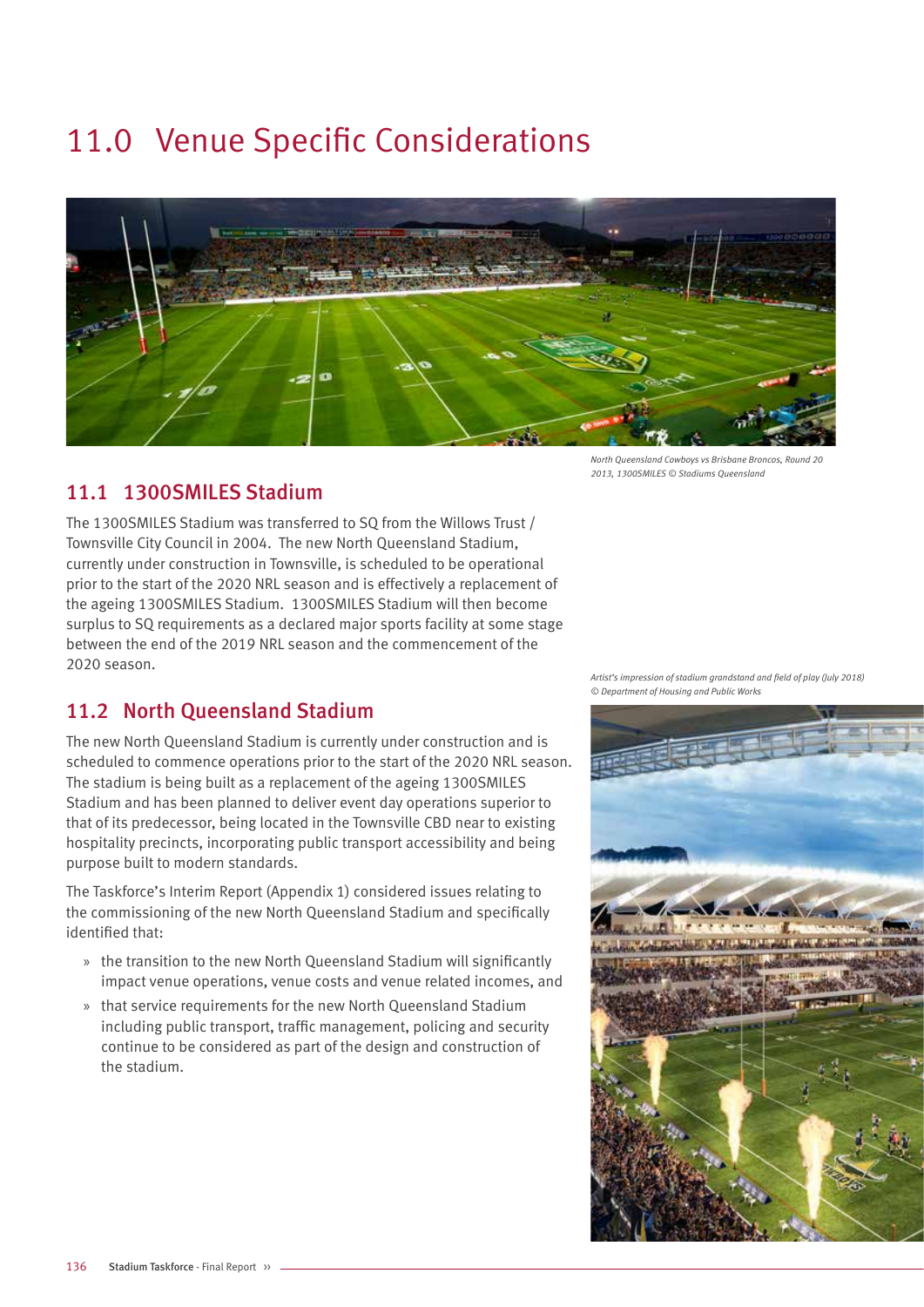#### 11.3 Suncorp Stadium

Suncorp Stadium is the premier rectangular stadium in Australia and has retained that status since its redevelopment in 2003, taking over from ANZ Stadium which itself had taken over that title since its development for the Sydney 2000 Olympic Games. However, the reputation of Suncorp Stadium is at risk from significant investment in rectangular stadiums in NSW which will occur over the next four years.

In order to remain competitive with the best new venues in the country, SQ will need to consider ways to enhance and refresh the venue over the coming decade and work closely with the Queensland Government to deliver this. The Taskforce understands the capacity is thought to be ideal from hirers who host sell-out events with the SQ hire agreement model enabling hirers to make significant revenue from the venue.

Improvements to Suncorp Stadium over time need to deliver better venue offerings. The logical location is the western stand. Redevelopment of this stand would significantly modernise the venue and elevate the corporate and premium seating offerings to a new level comparable with new southern venues. Technology within the venue could be improved as could other various amenities.

#### **Finding 11.1**

Suncorp Stadium will likely need mid-life capital improvements made to its infrastructure within the next five to 10 years in order for the venue to retain its status as the premier rectangular venue in Australia.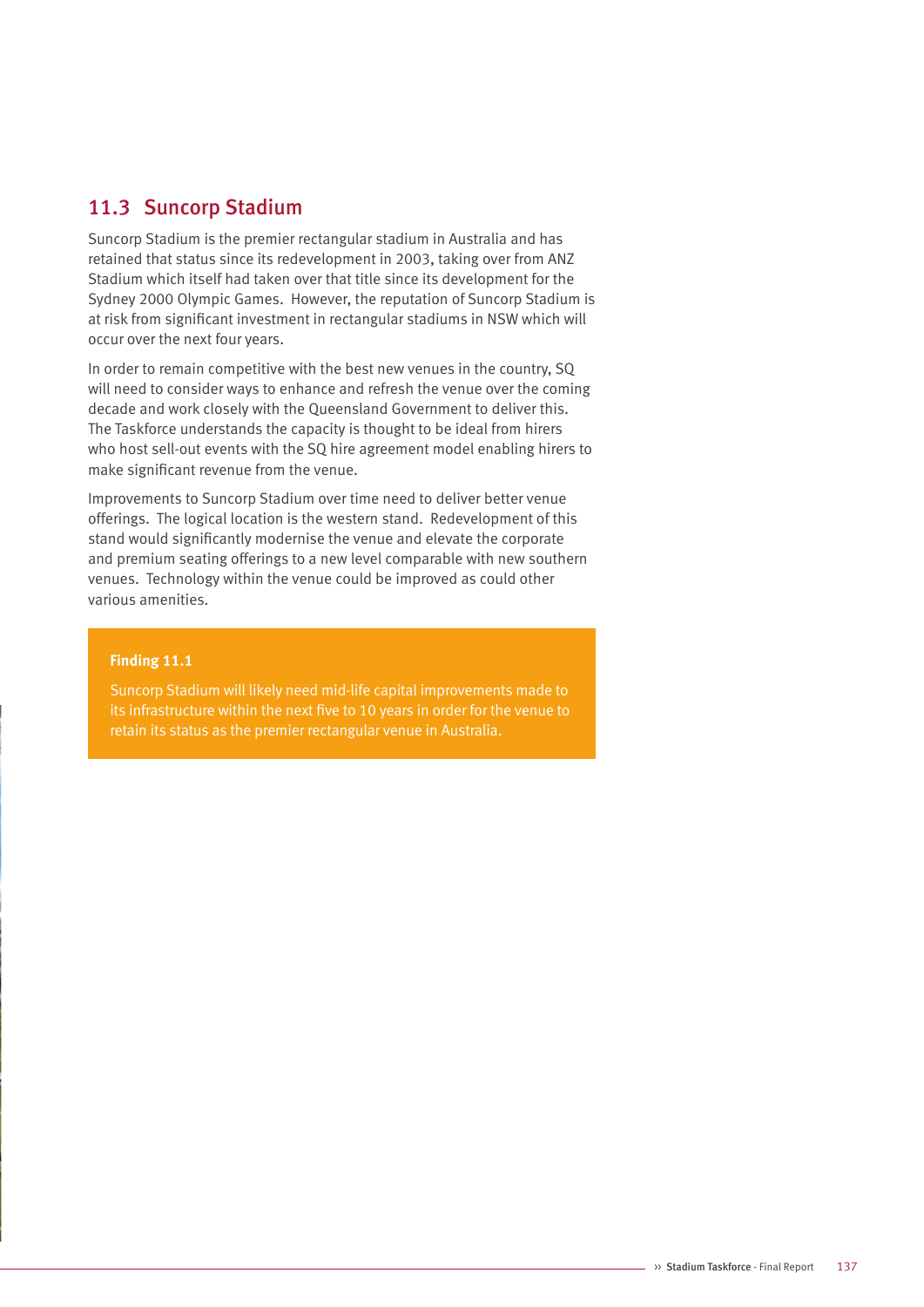*Australia Vs England Ashes Test Match, The Gabba © Stadiums Queensland*



#### 11.4 The Gabba

The Gabba was transferred to SQ from the Brisbane Cricket Ground Trust in 2001. The Gabba has been in the public spotlight, following the redevelopment of Adelaide Oval (\$535 million) and construction of Optus Stadium in Perth (\$1.4 billion). There is strong potential for opportunity for the Gabba in the near future, with the introduction of a Cross River Rail station immediately adjacent to the ground by 2023.

#### **Finding 11.2**

The introduction of a Cross River Rail station immediately adjacent to the Gabba will provide an unmatched opportunity to significantly improve accessibility and connectivity for the Gabba venue and precinct.

The Taskforce's Interim Report (Appendix 1) identified a number of recommendations to improve the viability and performance of the venue in the immediate future, while also to prepare and support potential opportunities that come with the introduction of the Cross River Rail precinct adjacent to the venue and potential stadium improvement works:

- » The government put out to tender the management rights for the Gabba if it is cost effective to do so, to be undertaken on the basis of no frontline job losses.
- » The naming rights for the Gabba be put out to tender, subject to retaining Gabba in the stadium name.
- » Fast track the consolidation of ownership of assets adjacent to the Gabba to provide a once off opportunity to develop a seamless major entry and activation point for the Gabba.
- » That land declared under the MSF Act may be used for commercial outcomes by SQ or leaseholders, where a compatible social or community benefit can be demonstrated.
- » Enhancements to the Gabba be made in conjunction with stadium access improvements delivered through the Cross River Rail project and any potential 2032 Olympic bid.
- » DTMR to upgrade all Traffic Management Plans to ensure consistency with the principles based Traffic Management Plan framework.

#### **Recommendation 11.1**

Any significant internal upgrade or improvement to the Gabba should be carefully considered by Stadiums Queensland and the Queensland Government in alignment with the proposed stadium decision making framework.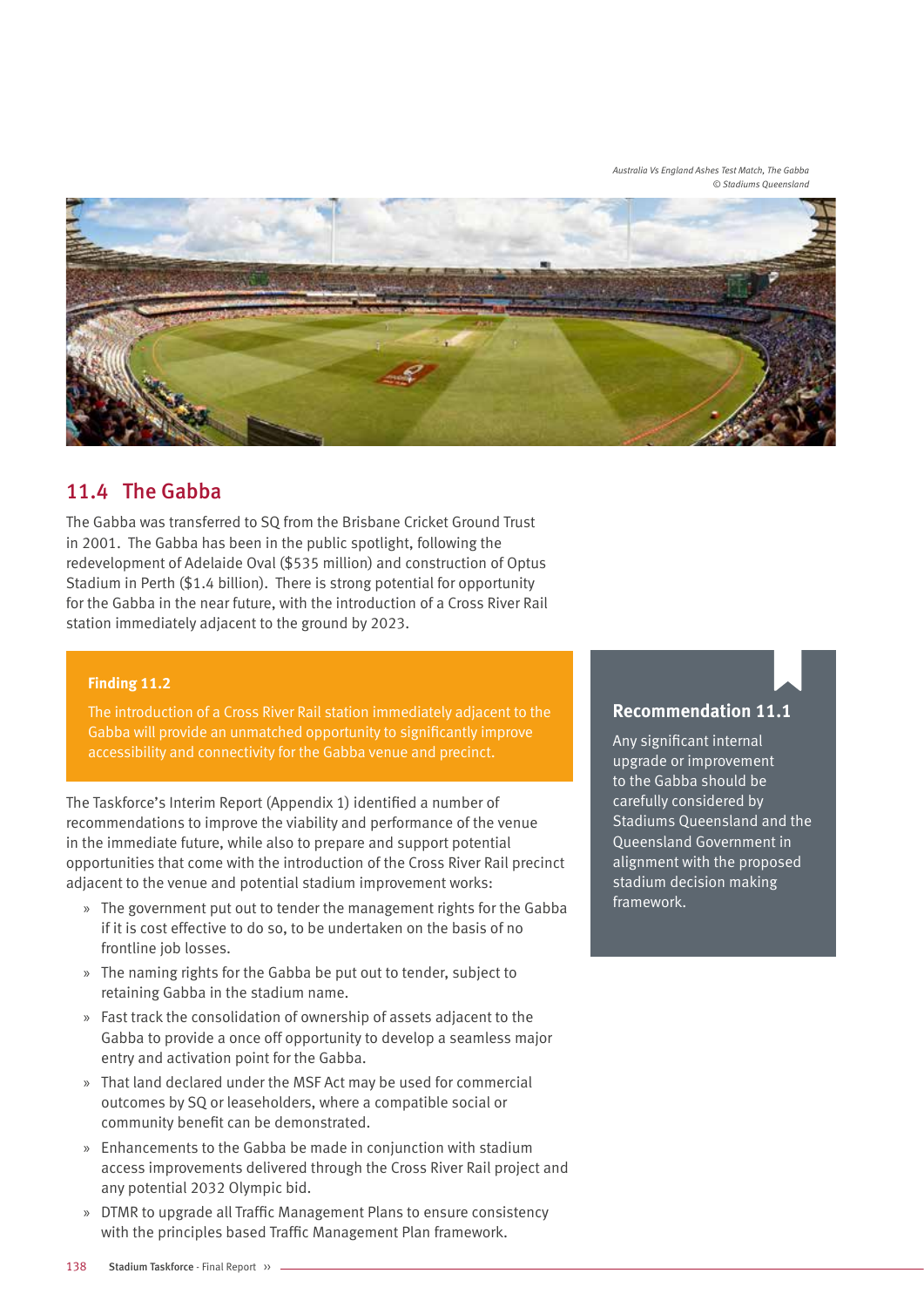*Luke Matthews, 800m Bronze Medallist, 2018 Gold Coast Commonwealth Games, Metricon Stadium © Michael Dodge*



#### 11.5 Metricon Stadium

Metricon Stadium is a regional, single tenant venue that has underlying issues relating to reduced public transport options and is unique within the SQ and Australian sporting landscape due to its management arrangements. The AFL holds a long-term lease for the asset that includes all maintenance, asset enhancement and asset replacement responsibilities. The Gold Coast Suns hold a sub-lease with the AFL for daily management rights for the venue.

The Taskforce's Interim Report (Appendix 1) recommended the Government undertake certain actions that will help reduce the costs currently imposed on the Gold Coast Suns for event day costs and annual asset replacement costs.

The Taskforce estimates if the Interim Report recommendations are implemented, the Suns will potentially benefit from an improvement in their annual position relating to the operation of Metricon Stadium of approximately \$830,000, comprising:

- » reduction in annual Asset Replacement contributions of approximately \$440,000,
- » potential to generate new revenue from commercial opportunities of approximately \$250,000 per annum, and
- » annual public transport levy savings from application of the cap of \$140,000.

#### **Finding 11.3**

The implementation of recommendations of the Interim Report of the Stadium Taskforce may save the Gold Coast Suns, as the appointed venue management on behalf of the AFL, approximately \$830,000 per annum.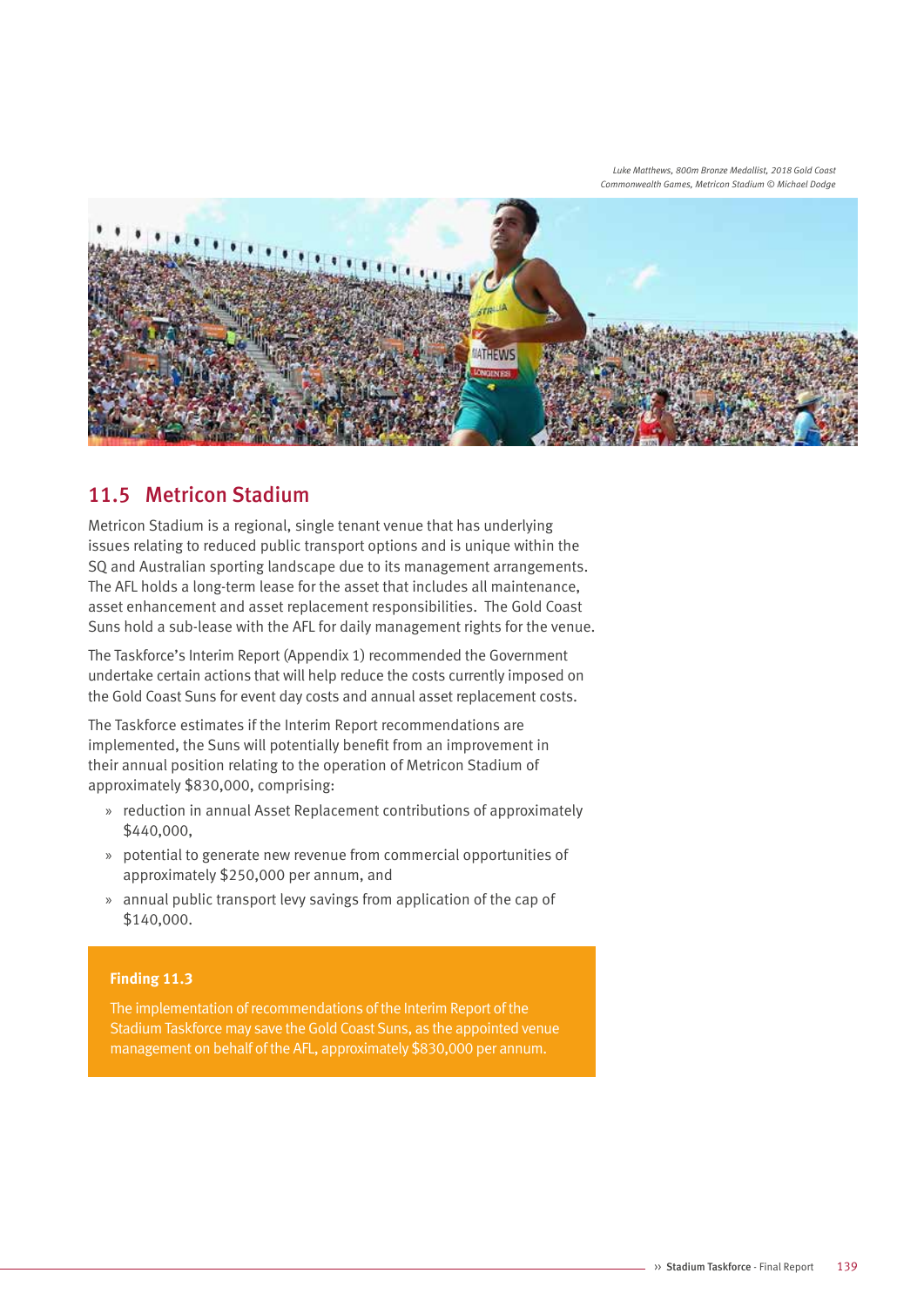#### Gold Coast Suns Sub-Lease / Venue Hire Arrangements

Towards the end of the Taskforce's consultation process, the Gold Coast Suns wrote to SQ and to the Taskforce notifying of intent to seek alternative use arrangements for Metricon Stadium if the management of the venue remains unsustainable despite the implementation of the Taskforce's recommendations and the impending additional content. In order for SQ or the State to be able to influence the Suns hiring arrangements at the venue, the AFL would have to relinquish the lease back to SQ.

When Metricon Stadium was developed and the AFL lease was entered into, the State agreed to contribute capital funding to the development of Metricon Stadium and accept ownership responsibility, at nil ongoing cost to the State or SQ.

#### **Finding 11.4**

The State agreed to provide funding to the construction of Metricon Stadium if the AFL agreed the venue would operate at no cost to the State or Stadiums Queensland. The AFL lease reflects the terms agreed to in a Memorandum of Understanding between the AFL and the State at the time of the State approving funds to deliver the stadium.

#### Future Capital Enhancements

Future infrastructure requirements for Metricon Stadium are a matter for the AFL to consider. The design of the stadium to provide a capacity of 26,000 left the option for the venue to be increased to 40,000 if desired at a future point. Based on existing and anticipated utilisation, there is no current need for this expansion to be planned in forward estimates.

#### **Finding 11.5**

Metricon Stadium has a capacity of 26,000, the stadium was designed with the ability to increase this capacity to 40,000 if required. Based on existing and projected utilisation, there is no current need for this expansion.

#### **Recommendation 11.2**

The State adhere to the existing terms of the Metricon Stadium lease regardless of the operating model adopted by the lease holder, the AFL. Under the lease, the AFL are responsible for all costs involved with the operation, asset maintenance, asset replacement and asset enhancement of Metricon Stadium for the duration of the AFL lease.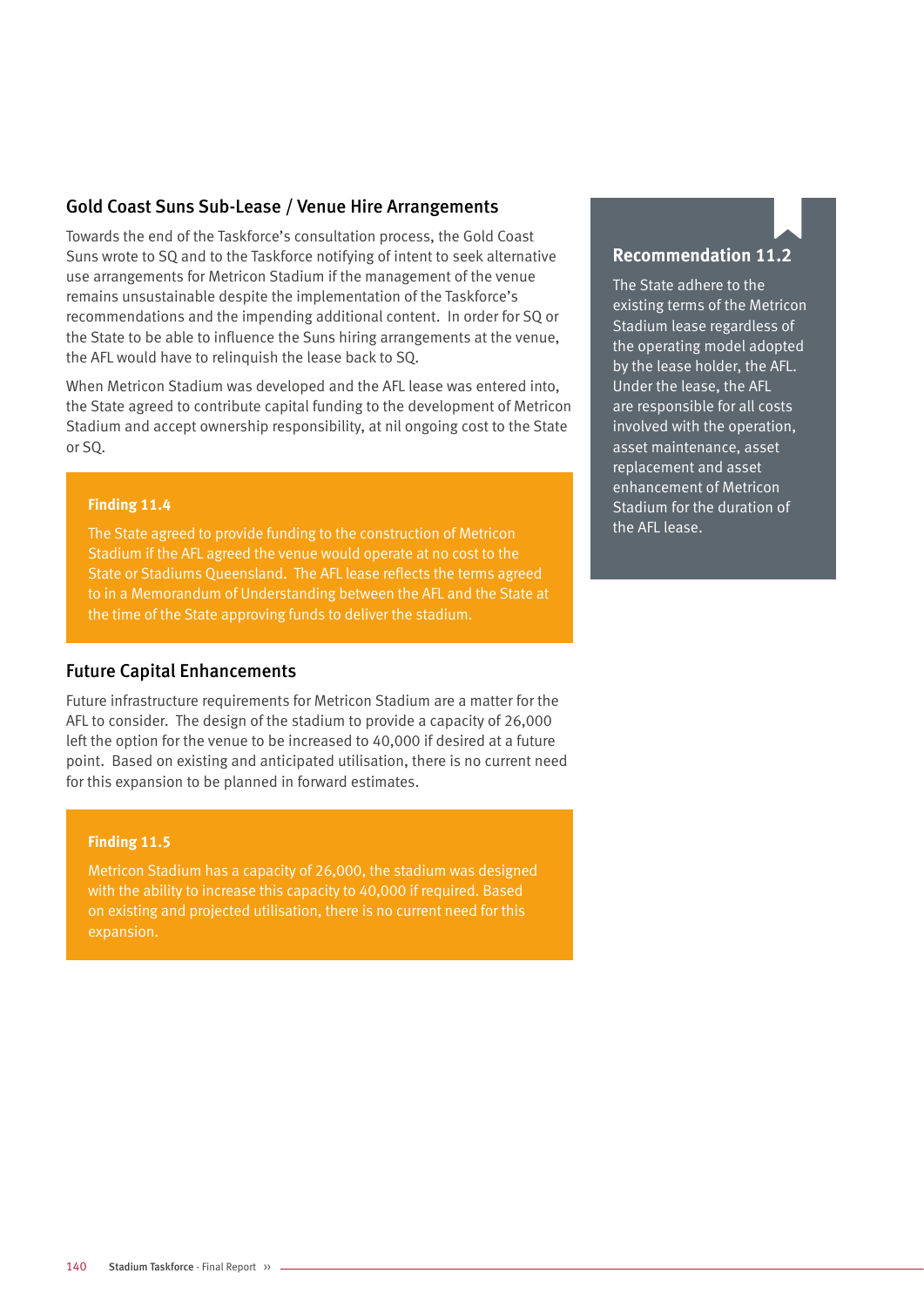*Cbus Super Stadium © Stadiums Queensland*



#### 11.6 Cbus Super Stadium

Cbus Super Stadium is a regional, single tenant venue that opened in 2008. The stadium has underlying issues relating to its location including a small land parcel for the type of facility, significant local road network issues (located on a cul-de-sac and lack of public car parking) and lack of options in the supply of public transport bus operators.

#### Interim Report

The Taskforce's Interim Report identified a number of recommendations to improve the operation of the venue on event day which would likely lead to improved access, new revenue generating opportunities and reduced event costs which is hoped will lead to an increase in patronage through enhanced event day experiences.

In regards to the Interim Report recommendations, it should be noted that many of the items that are intended to deliver a reduction in event day costs will be realised by SQ and not the Gold Coast Titans. This is due to the Titans recently entering into a long-term hire agreement with SQ which is a different hire model to the bulk of SQ hire agreements. SQ is the entity that holds the operating risk of not generating enough revenue from matches to cover costs. Therefore, any cost savings that are realised to venue costs (such as police, traffic management and public transport) will be realised by SQ.

The Taskforce considers the Titans hire agreement is amongst the strongest agreements in favour of the hirer in Queensland. As such, SQ will be operating Cbus Super Stadium at an increased operating deficit. It is anticipated that the combination of the new hire agreement and Interim Report recommendations will improve the financial viability of the Gold Coast Titans and place them in a much stronger and viable position for future seasons.

#### Future Capital Enhancements

Cbus Super Stadium is only 10 years old and is in very good condition. Therefore no significant works are scheduled by SQ until 2034 at which point it will need to undertake grandstand refurbishment works.

#### **Finding 11.6**

The recently entered into hire agreement for the Gold Coast Titans at Cbus Super Stadium has arrangements that strongly support the Gold Coast Titans, this in addition to the recommendations in the Taskforce's Interim Report should improve the operating position of the Gold Coast Titans, and has the potential to reduce Stadiums Queensland operating loss of hosting Gold Super Stadium.

#### **Finding 11.7**

No major capital works are currently required for Cbus years based on current usage.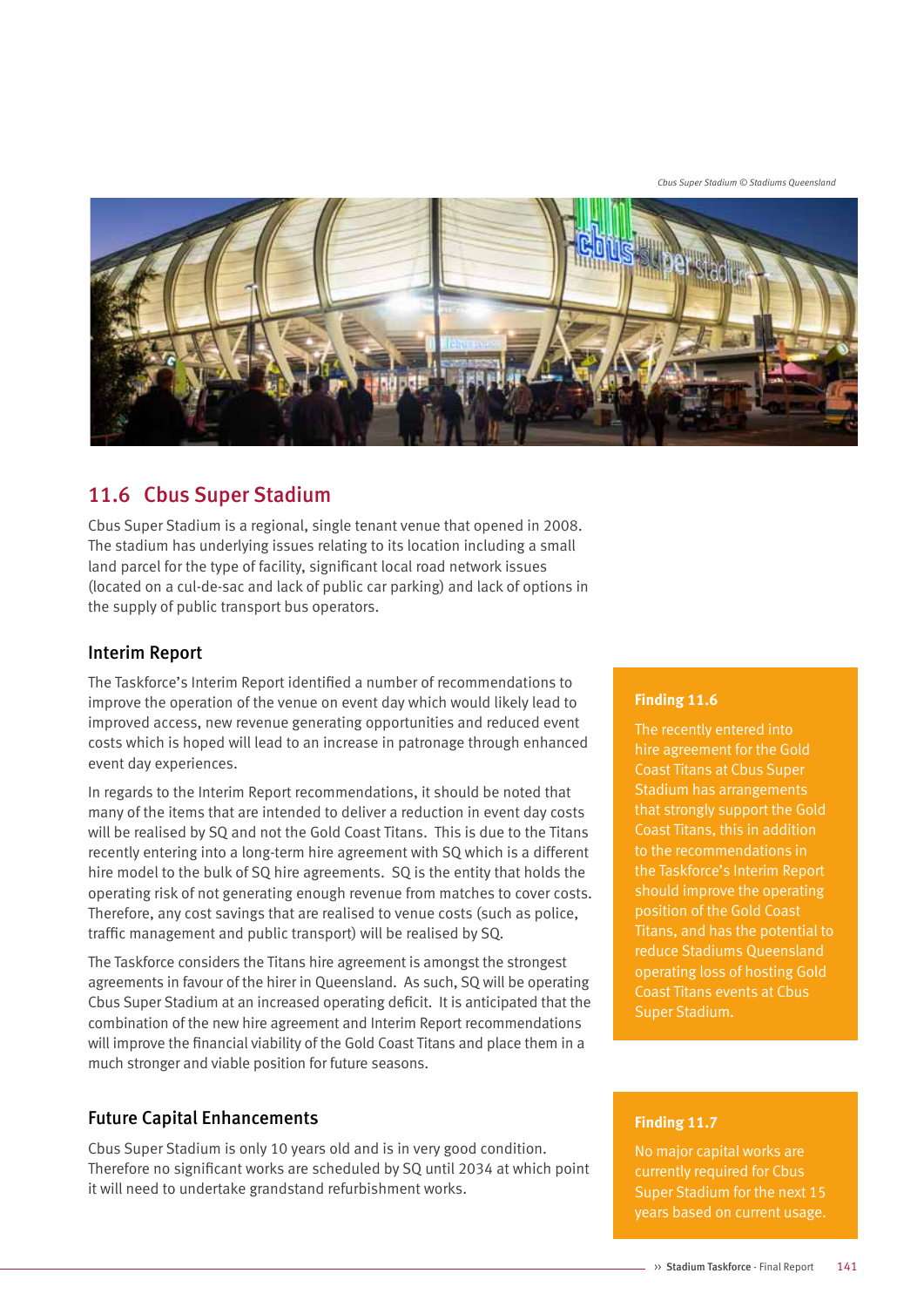*Brisbane Entertainment Centre © Justin Ma Photography*



#### 11.7 Brisbane Entertainment Centre

The Brisbane Entertainment Centre was opened in 1986 and is an ageing venue nearing the end of its useful life. Despite its age and location (20km from the Brisbane CBD), the venue usually performs soundly due to the amount of concert and entertainment event content it attracts. The Taskforce understands that the development of a Brisbane CBD-based new entertainment centre would see an increase in this level of content coming to Queensland.

#### **Finding 11.8**

The Brisbane Entertainment Centre is an ageing venue nearing the end of its useful life. The location of the Brisbane Entertainment Centre does not meet contemporary standards for a major entertainment facility including limited access to scheduled high frequency and multi-modal public transport.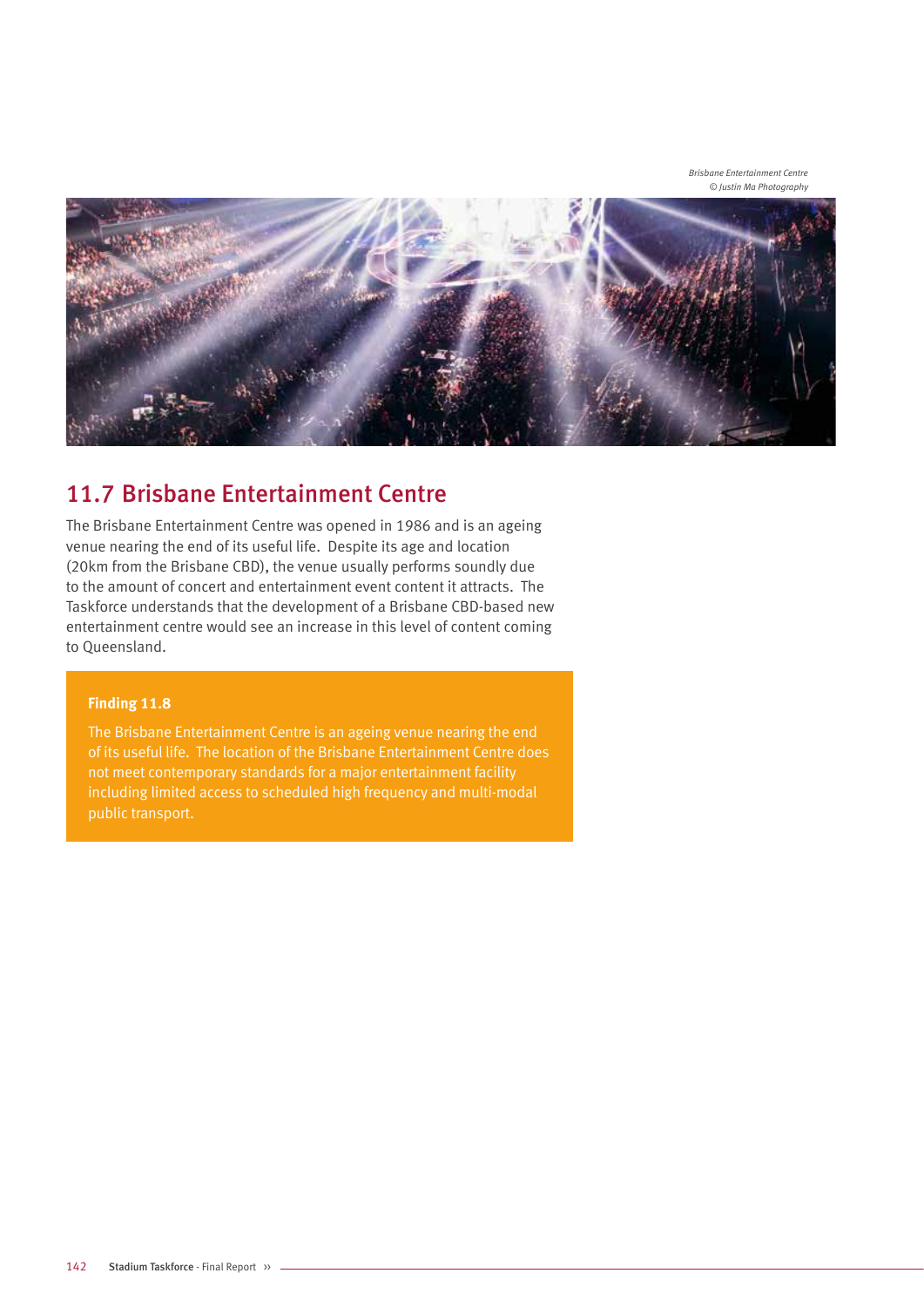*Rumba Concert 2002, Brisbane Entertainment Centre © Stadiums Queensland*



#### Replacement Entertainment Centre for Brisbane

The Queensland Government has committed \$5 million to develop a business case for the Brisbane Live proposal, which includes a 17,000 seat arena, similar to the LA Live complex. A CBD-located entertainment centre, such as the Brisbane Live proposal, would be a replacement for the Brisbane Entertainment Centre, and therefore there was little requirement for the Taskforce to closely consider the future of the Brisbane Entertainment Centre. If the Brisbane Live proposal did not proceed, an alternative replacement investment in a new entertainment centre would be required.

#### **Finding 11.9**

The Queensland Government has committed \$5 million to develop a business case for the Brisbane Live proposal. If a similar proposal is not to proceed, an alternative replacement investment for a new entertainment centre in Brisbane would be required.

To replicate the existing events held at the Brisbane Entertainment Centre, any new entertainment centre in Brisbane would likely be declared as a major sports facility under the MSF Act. If this occurs, responsibility for the venue would then rest with SQ. The capital cost to construct a Brisbane Entertainment Centre replacement will be significant and there is potential for the State to be the primary funder of capital costs.

#### Future Use of Brisbane Entertainment Centre Site

If the Brisbane Entertainment Centre was replaced through the construction of a new entertainment centre in Brisbane, the Brisbane Entertainment Centre as an entertainment centre becomes surplus to SQ requirements. The Taskforce understands there would be continual need for the community sports hall facility. A standalone community sports hall would not meet required definitions under the MSF Act to be managed by SQ. It would be logical for this component of the Brisbane Entertainment Centre site to be transferred from SQ to the Queensland Government.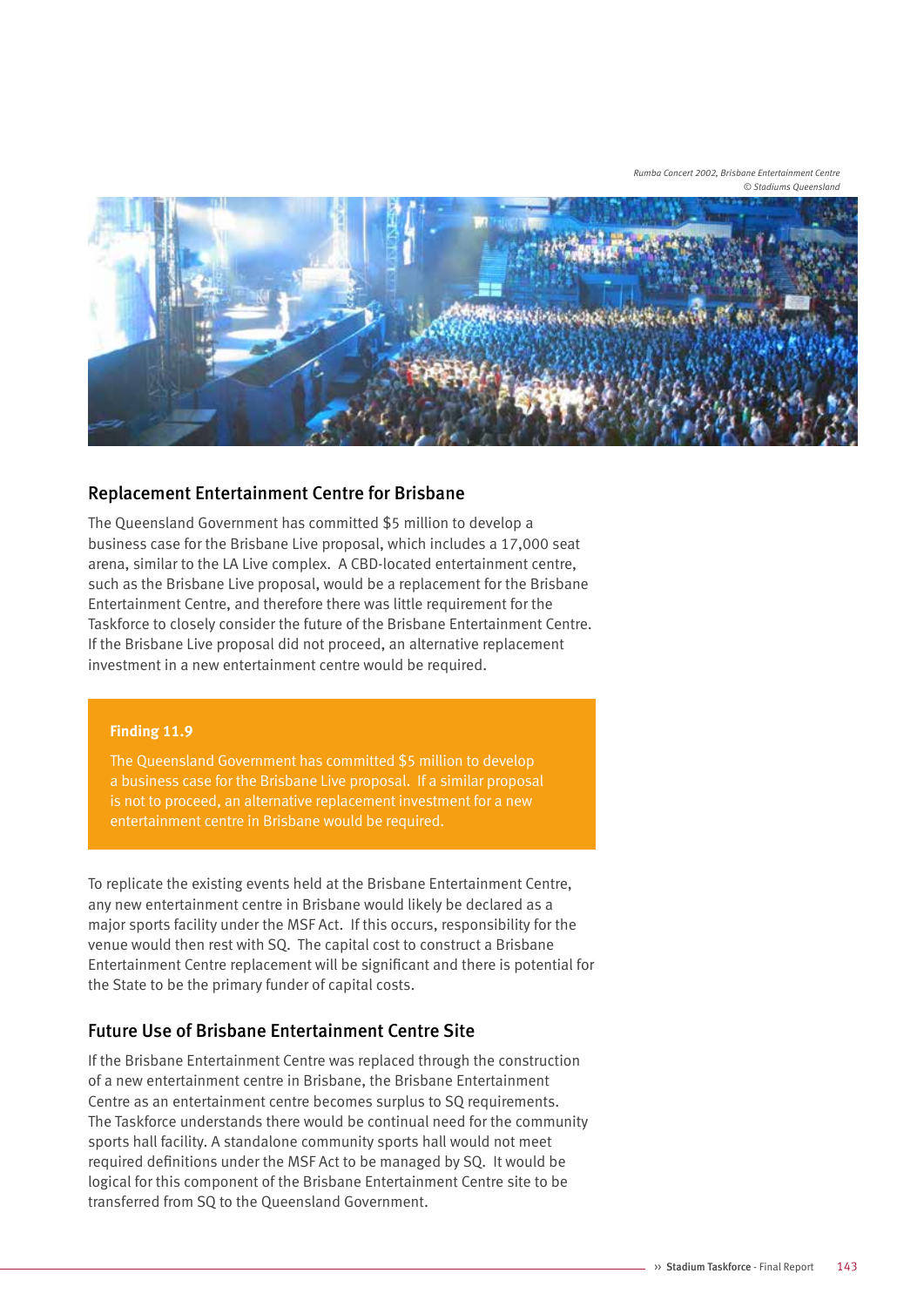*Brisbane International, Queensland Tennis Centre © Stadiums Queensland*



#### 11.8 Queensland Tennis Centre

The Queensland Tennis Centre is leased to Tennis Queensland on a long term agreement with responsibilities for the asset and revenue surplus shared between Tennis Queensland and SQ. The venue hosts the successful Brisbane International tennis tournament annually and the Taskforce understands there is a mutually shared view that the venue's management approach works well for both parties.

To increase the viability of the Queensland Tennis Centre, Tennis Queensland is seeking to host additional, non-tennis events at the venue.

The lease between SQ and Tennis Queensland reflects the terms of the Queensland Government agreement with Mirvac to protect the amenity of the residential development adjacent to the Queensland Tennis Centre and built as part of the Queensland Tennis Centre's Public-Private-Partnership approach. Under the lease are conditions that do not allow the venue to specifically host rock concerts and regular non-tennis events.

The Queensland Tennis Centre was developed as part of the Tennyson Riverside Development with residential properties immediately adjacent. It is understood that the lease conditions mirrored the State's development agreement with Mirvac, which were established to limit the impact of the Queensland Tennis Centre on the Mirvac development.

The open aired design of the Queensland Tennis Centre would not likely be suitable to rock concerts but is suitable to host other types of non-tennis and low-impact events. Noting this, Tennis Queensland should pursue other compatible venue uses to help increase utilisation and viability within the parameters of the existing Development Agreement.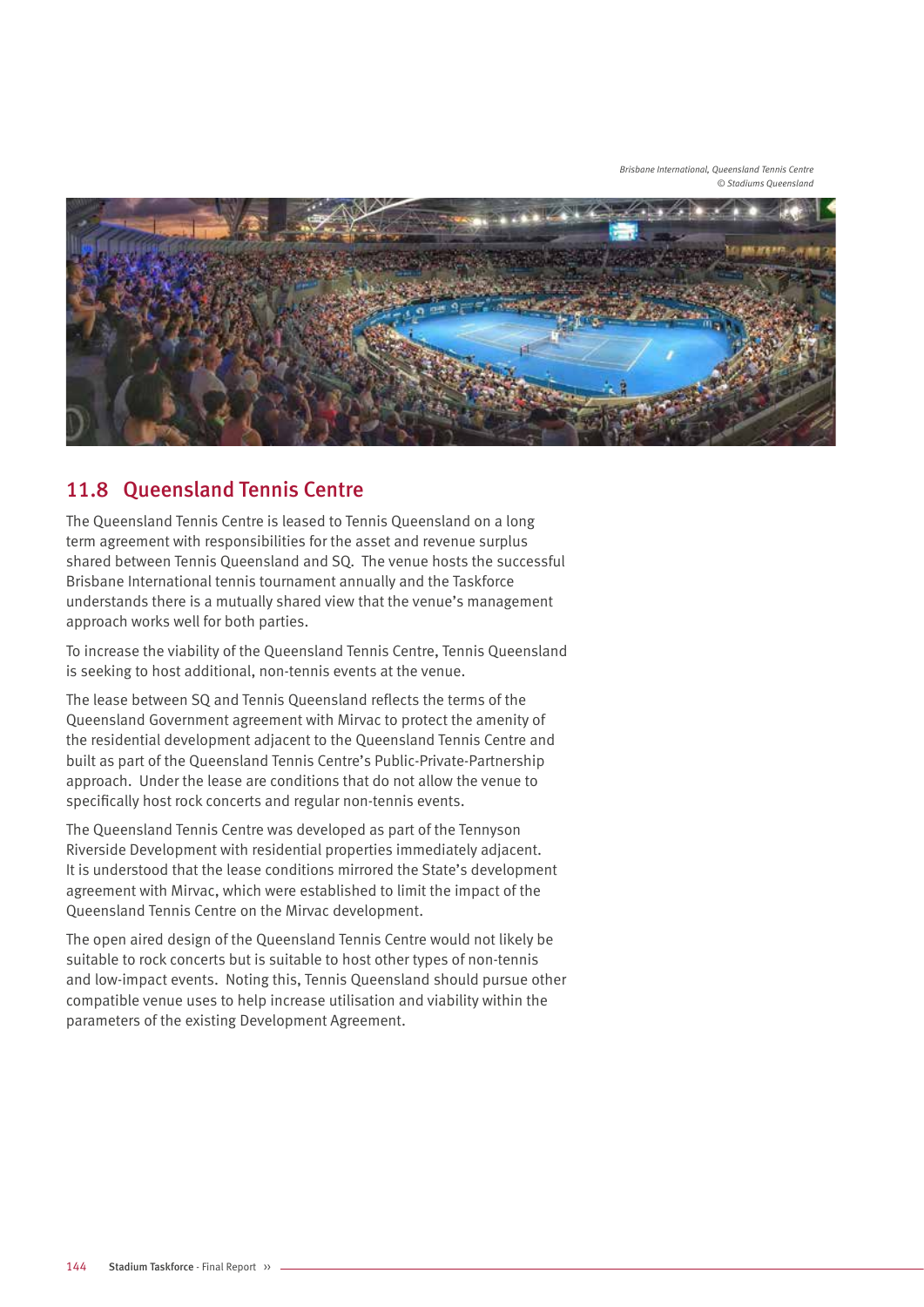*Queensland Tennis Centre © Stadiums Queensland*



#### Future Capital Enhancements

As the venue was opened in 2009, it is in very good condition, with no significant asset replacement works required (outside of planned court surfaces), for at least 10 years. However, from a tennis perspective, there is interest in expanding the capacity of the venue to accommodate the Brisbane International tournament which has grown significantly since the inaugural event in 2010. Since the approval of the Queensland Tennis Centre, there has been land immediately to the east of the venue that has been quarantined from other development (a Transit Oriented Development is occurring immediately adjacent to the Queensland Tennis Centre) for the future expansion. The Taskforce understands Tennis Queensland views the future expansion as including a second undercover show-court with a capacity of over 2,000 along with other outdoor courts and facilities.

The Taskforce views the opportunity to incorporate other indoor activities such as non-tennis sport events or rock concerts will be limited in a venue such as this, so the primary use would likely relate to tennis and low-impact activities. The contract to host the Brisbane International expires in 2020 and Tennis Australia and TEQ are negotiating the future of major tennis events at the Queensland Tennis Centre. The State supported the development of the Queensland Tennis Centre on the commitment of regular major tennis events being held at the venue and this should be included in any consideration the State gives to supporting the expansion of the Queensland Tennis Centre.

#### **Finding 11.10**

The Queensland Tennis Centre was opened in 2009 and is in very good condition, with no significant asset replacement works required (outside of planned court surfaces), for at least 10 years.

#### **Recommendation 11.3**

Any expansion or upgrade of the Queensland Tennis Centre should be carefully considered by Stadiums Queensland and the Queensland Government in alignment with the proposed stadium decision making framework.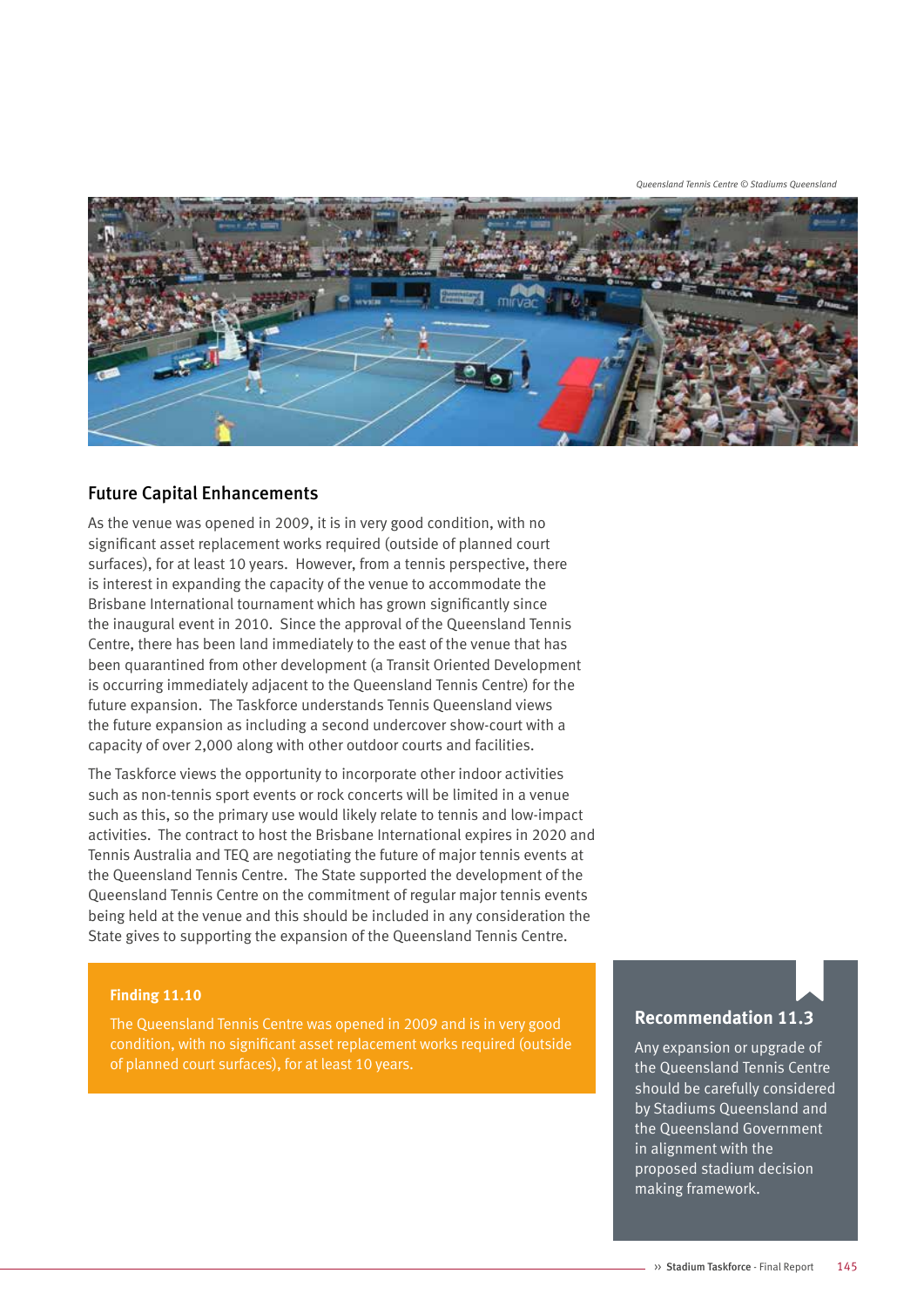#### 11.9 Sleeman Sports Complex

The Sleeman Sports Complex was transferred to SQ from the Brisbane City Council in 2002. Sleeman Sports Complex is one of two venues within the SQ portfolio that is used predominantly for community participation and elite athlete development, training and competition purposes.

The site has extensive infrastructure which also includes the Chandler Indoor Arena, Chandler Theatre, Queensland State Gymnastics Training Centre, Dry Diving Training Hall, State Weightlifting Facility and Chandler Lodge and Cabins. SQ has done extensive maintenance and improvements on all of the venues, but the majority of them are ageing and will continue to need minor investment to continue to deliver the current benefits and the site overall has a significant depreciation value attached to it.

This means that the venue typically operates at a loss due to its (largely) ageing and extensive infrastructure on site and the subsidised and noncommercial utilisation patterns. Unlike the other community facility, the Queensland Sport and Athletics Centre, Sleeman Sports Complex does not host profitable major events (ie. concerts) and therefore it is a financial drain on SQ in an accounting sense. However, the venue has over 700,000 users per annum and delivers significant benefit to the Queensland community. The venue has seen significant one-off capital funding provided to it by the Queensland Government in recent years in order to deliver a nationalstandard BMX track, a second 50 metre pool at the Brisbane Aquatic Centre and the Anna Meares Velodrome which hosted the 2018 Commonwealth Games track cycling events.

#### **Finding 11.11**

The Sleeman Sports Complex is a significant contributor to Queensland community participation and elite athlete development outcomes. Recent infrastructure investment has confirmed its long term future, however the cost of managing the venue is increasing due to the age and expanse of facilities and subsidised utilisation.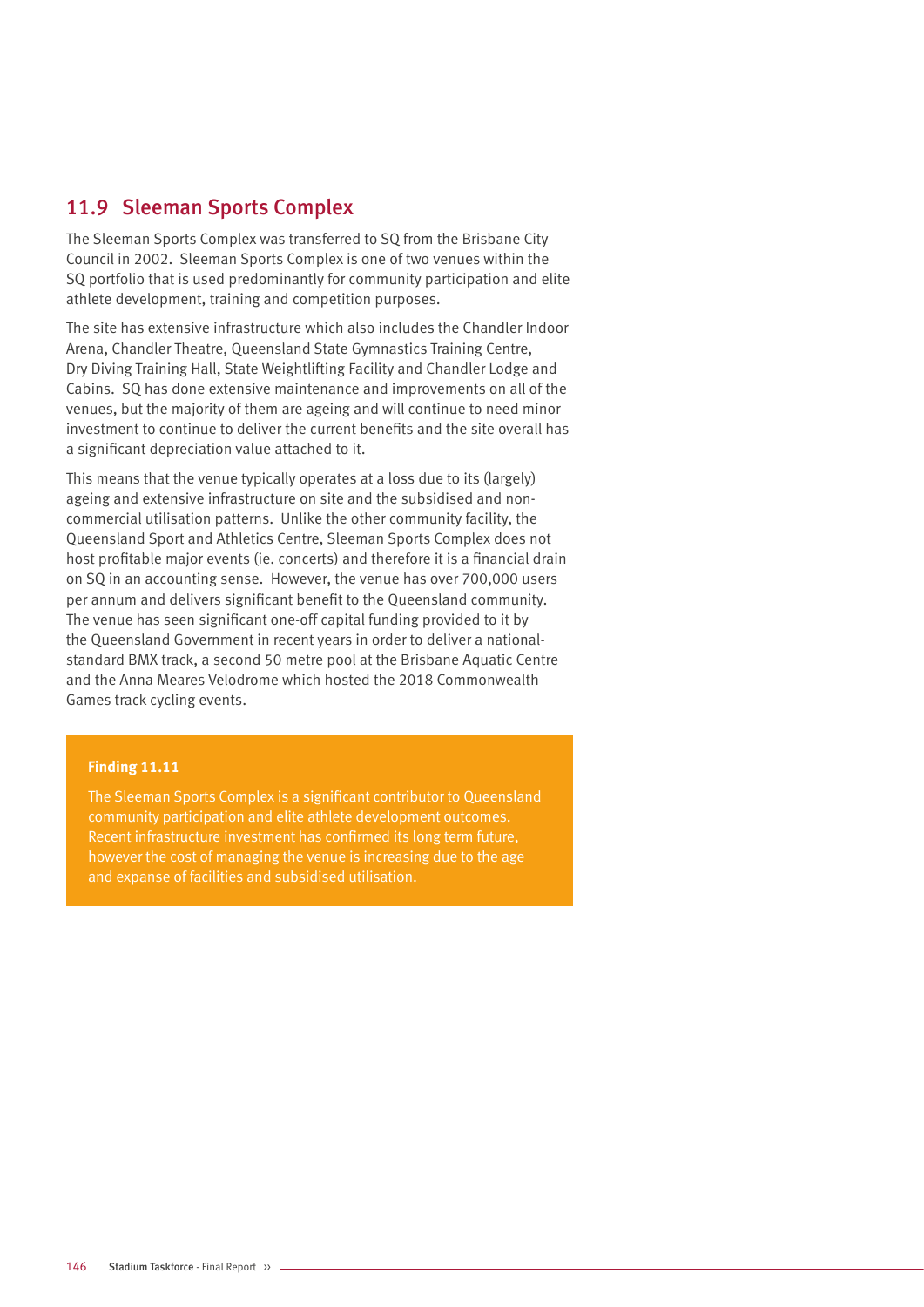*Sleeman Sports Complex © Stadiums Queensland*



#### Future Land Use Opportunities

One on-site facility that is now largely surplus to SQ and user requirements is the outdoor velodrome which has been replaced by the Anna Meares Velodrome located elsewhere on site. This site presents a potential future opportunity for SQ to demolish the outdoor velodrome facility built for the 1982 Commonwealth Games and to utilise the site for commercialisation opportunities to introduce new revenue generating streams to the site, or to develop additional sporting facilities if SQ or Government determines a need to fund and construct a new facility.

#### **Finding 11.12**

Surplus land is available at Sleeman Sports Complex as a result of the planned decommissioning of the old velodrome that has reached the end of its useful life. Opportunities exist to develop additional sporting facilities or commercial opportunities that could reduce the operating deficit of Stadiums Queensland.

#### **Recommendation 11.4**

Stadiums Queensland explore commercial and or facility development options for surplus land including the old velodrome site at the Sleeman Sports Complex, noting that this development would require State capital funding.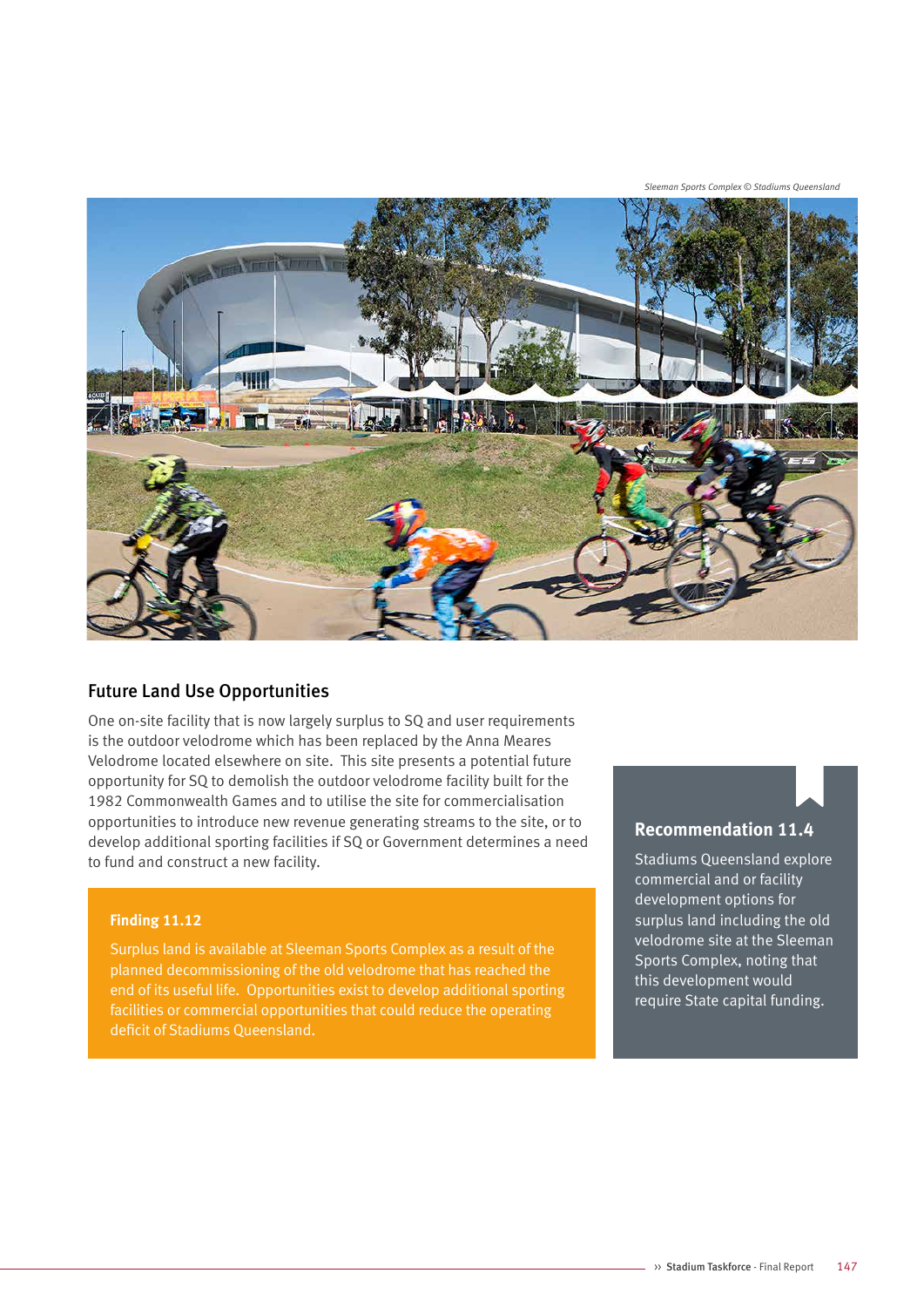*Monster Jam, Queensland Sport and Athletics Centre © Stadiums Queensland*



#### 11.10 Queensland Sport and Athletics Centre

The Queensland Sport and Athletics Centre was transferred to SQ from the Brisbane City Council in 2002. The Queensland Sport and Athletics Centre is one of two venues within the SQ portfolio that is used predominantly for community participation and elite athlete development, training and competition purposes. This means that the venue typically operates at a loss due to its (largely) ageing and extensive infrastructure on site and the subsidised and non-commercial utilisation patterns. Unlike the other community facility, Sleeman Sports Complex, the Queensland Sport and Athletics Centre hosts occasional profitable major events (ie. concerts) and therefore is a smaller financial drain on SQ in an accounting sense. The venue can have over 300,000 users in a year and delivers significant benefit to the Queensland community. The venue has seen significant one-off capital funding provided to it by the Queensland Government in recent years, including the Queensland State Netball Centre and the Queensland Academy of Sport Aquatic Recovery Centre which is helping the venue, in combination with the Brisbane Aquatic Centre, become the home of elite swimming in Australia. Additionally, SQ has been able to fund the full replacement of the two international-standard athletics tracks on site which now affords the venue the title of being the only location in Australia with two, 10-lane IAAF tracks.

#### Future Capital Enhancements

With the above mentioned developments and improvements, particularly the soon to be completed Queensland State Netball Centre, the long-term future of the Queensland Sport and Athletics Centre as a major sport facility in Queensland is assured. However, there are still ageing assets on site, such as the western stand which was built for the 1982 Commonwealth Games and the main stadium's north, east and south aluminium grandstands which were originally installed as temporary stands for the Commonwealth Games. There is strong potential to continue and enhance the good outcomes for community use and elite athlete development that the venue currently delivers through ongoing enhancement and refurbishment of the site, including the development of contemporary facilities and office accommodation for an expanded sports house model.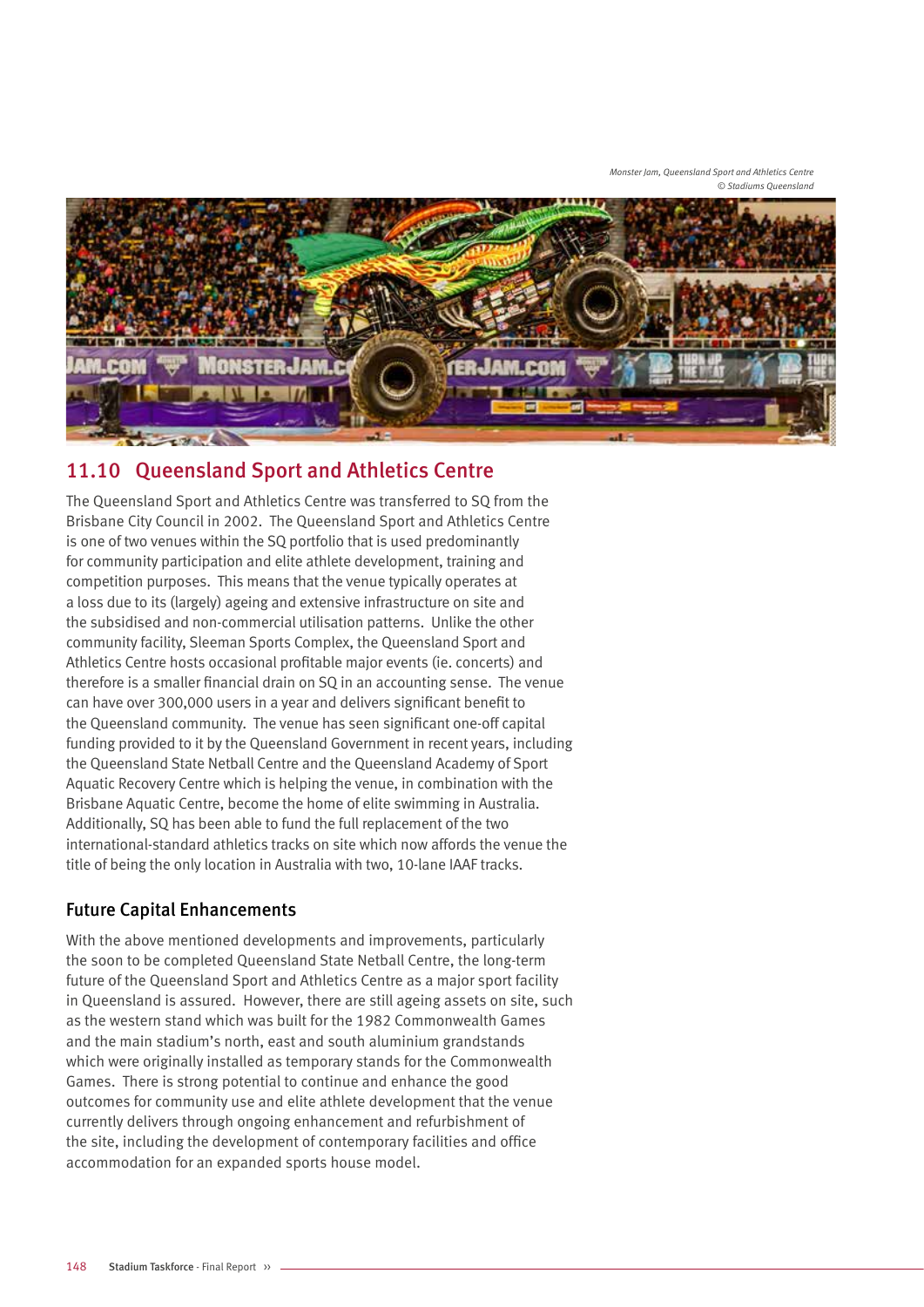The temporary grandstands are able to be retained but with a significant maintenance cost. The amount of events that utilise them (concerts and major entertainment events) is reducing over time as a result of better options at Suncorp Stadium and the expanding of the Gabba for one-off major events.

#### **Finding 11.13**

The number of major events that use all stands in the main stadium at the Queensland Sport and Athletics Centre are reducing over time as a result of better options being available at Suncorp Stadium and the expanding of the Gabba for one-off major events. The temporary aluminium grandstands at either end of the main stadium were built for the 1982 Commonwealth Games. The cost of maintaining these major events.

Removal of surplus aluminium stands surrounding the main stadium oval at the Queensland Sport and Athletics Centre would open up the site to significantly improve site accessibility and circulation as well as providing additional space for future development of additional sporting facilities to support community participation or elite athlete development. The introduction of new space for development at the Queensland Sport and Athletics Centre could also be used for commercial initiatives that are compatible to the existing Queensland Sport and Athletics Centre utilisation while contributing to a reduced SO operating deficit.

#### **Finding 11.14**

Removing the temporary grandstands would open up the Queensland Sport and Athletics Centre site and allow for future further development of the site including potential commercial developments that could be used to reduce Stadiums Queensland deficit.

The Queensland Sport and Athletics Centre western stand is a mix-use facility with a significant indoor footprint that is the administrative and training headquarters of the Queensland Academy of Sport and contains high performance training spaces, gymnasium and an indoor sports hall. The stand also houses numerous community sport and recreation office tenancies (eg. Athletics Queensland, Little Athletics Queensland) as well as multiple function spaces that SQ is able to hire and utilise in support of major events such as concerts and national athletics championships.

#### **Recommendation 11.5**

Stadiums Queensland undertake a cost benefit analysis of retaining the existing temporary aluminium stands at the Queensland Sport and Athletics Centre. The stands should be removed if it is beneficial to the State or Stadiums Queensland to do so.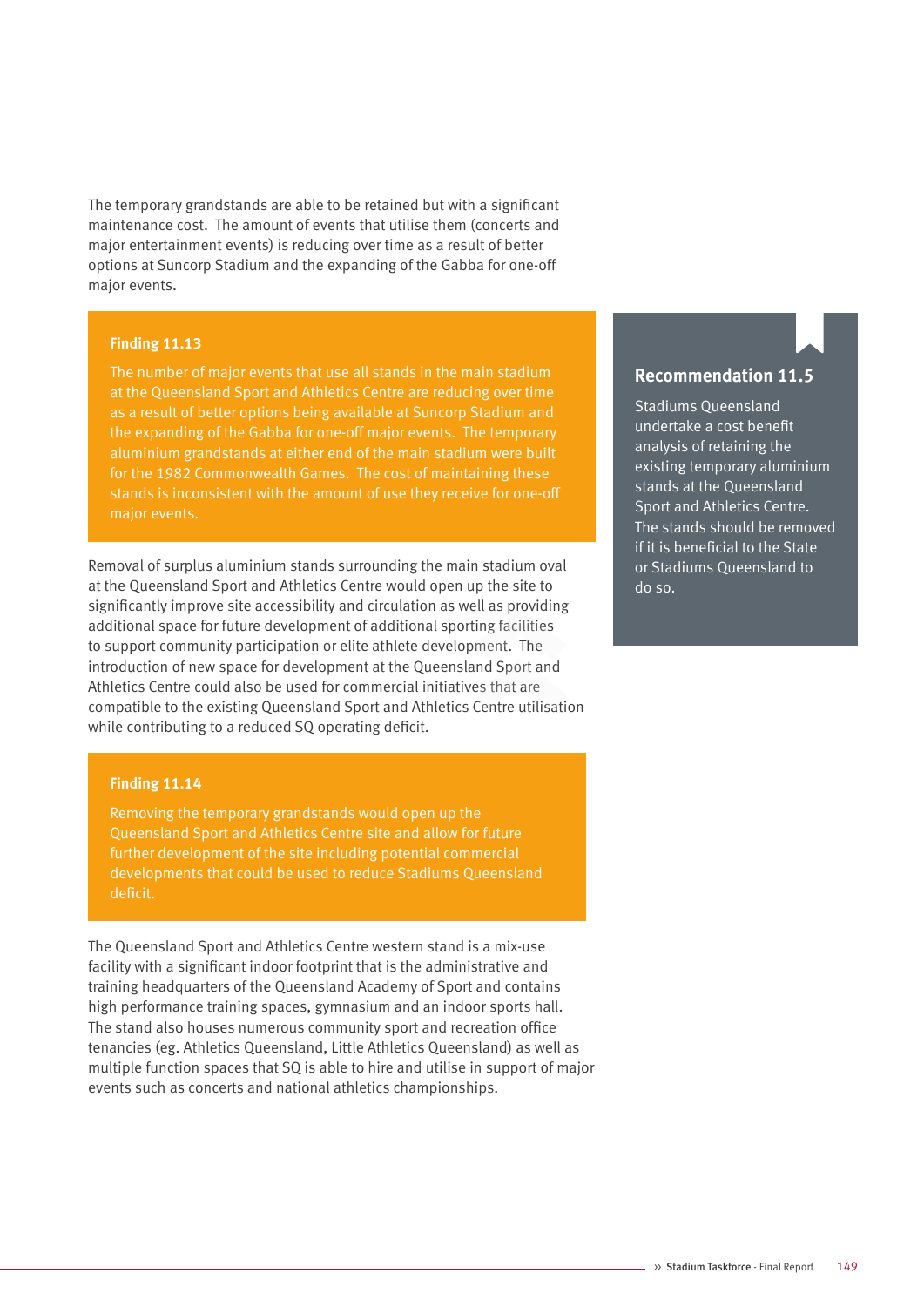*Brisbane Roar vs Central Coast Mariners, 2011 A-League Grand Final, Suncorp Stadium © Stadiums Queensland*



#### 11.11 Playing Surfaces

SQ places a significant priority and focus on the development and maintenance of its grass playing surfaces. SQ retains ground maintenance staff in-house and closely manages the event timetable to provide the surfaces appropriate time to recover from periods of heavy use.

#### **Finding 11.15**

The playing surfaces for all Stadiums Queensland stadiums is generally considered excellent including the surface of Suncorp Stadium for the summer football seasons and is comparable in quality

#### 11.12 Sporting High Performance Centres

With respect to high performance centres within Queensland, such as Bupa National Cricket Centre, detailed consideration of these facilities is not in scope of this Final Report. However, the Taskforce is aware that many sporting codes are in regular contact with the relevant Minister in regards to their high performance facility needs through the development of a Queensland Sport and Active Recreation Strategy.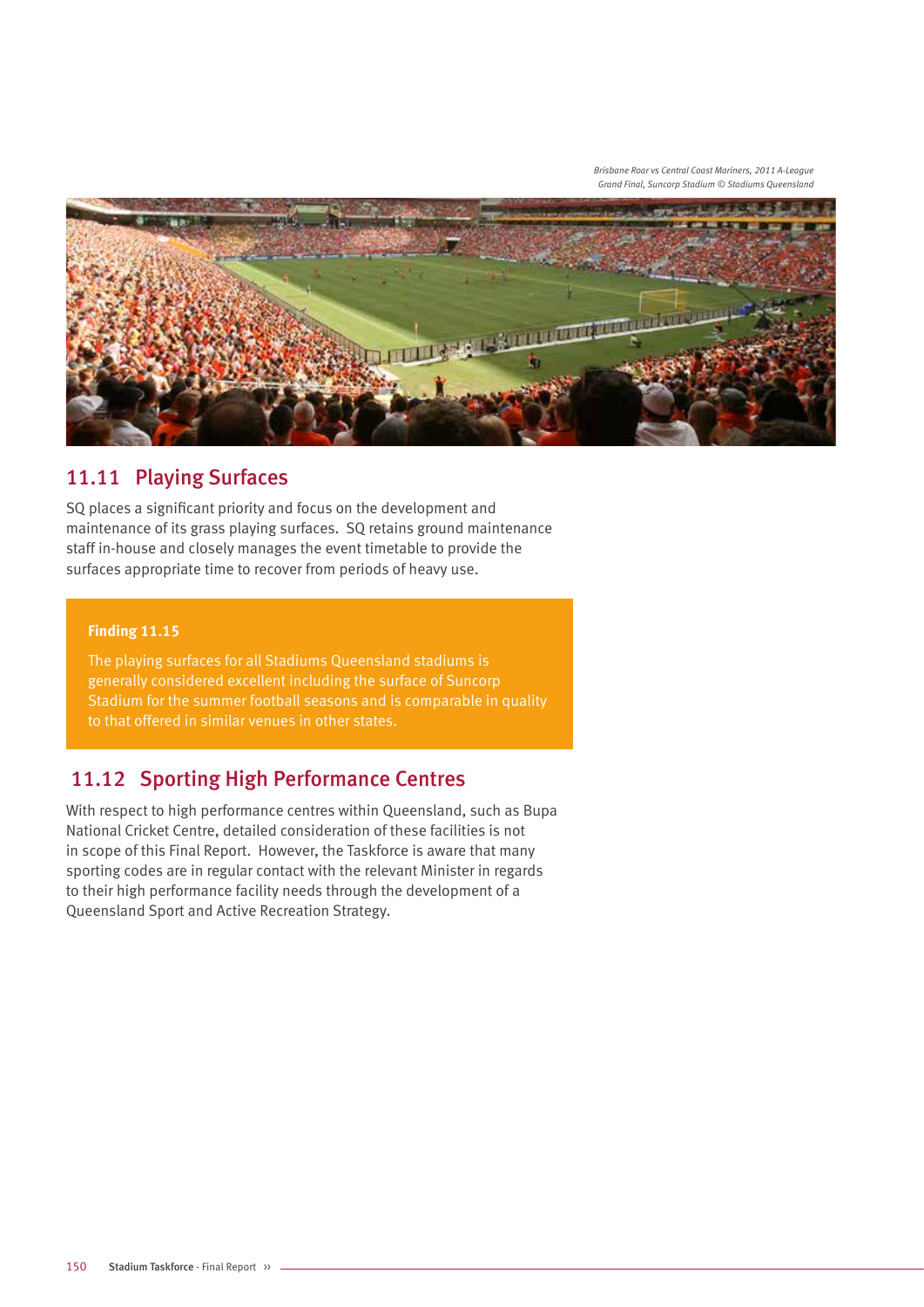#### 11.13 Ballymore

Ballymore is a rectangular stadium facility located in inner-Brisbane which is the spiritual home of rugby union in Queensland and is owned and operated by Queensland Rugby Union (QRU) under a deed of grant in trust (DOGIT), which was provided in 1973. Prior to the redevelopment of Suncorp Stadium, Ballymore was the host venue of Wallabies internationals and Queensland Reds matches. Ballymore had a capacity of 25,000 at that time and its current capacity is 18,000. It is noted that current use of the venue rarely approaches capacity due to the aging state of the facility.

The venue hosts the administration and training headquarters of the Queensland Reds and QRUs programs and has been the training venue for the Queensland Roar A-League sides. The Ballymore site, as it is currently constituted, is a relatively high cost venue, with the Taskforce understanding maintenance requirements are high for the QRU.

#### **Finding 11.16**

increasing and the asset is continuing to degrade with an annual net loss of \$1.5 million.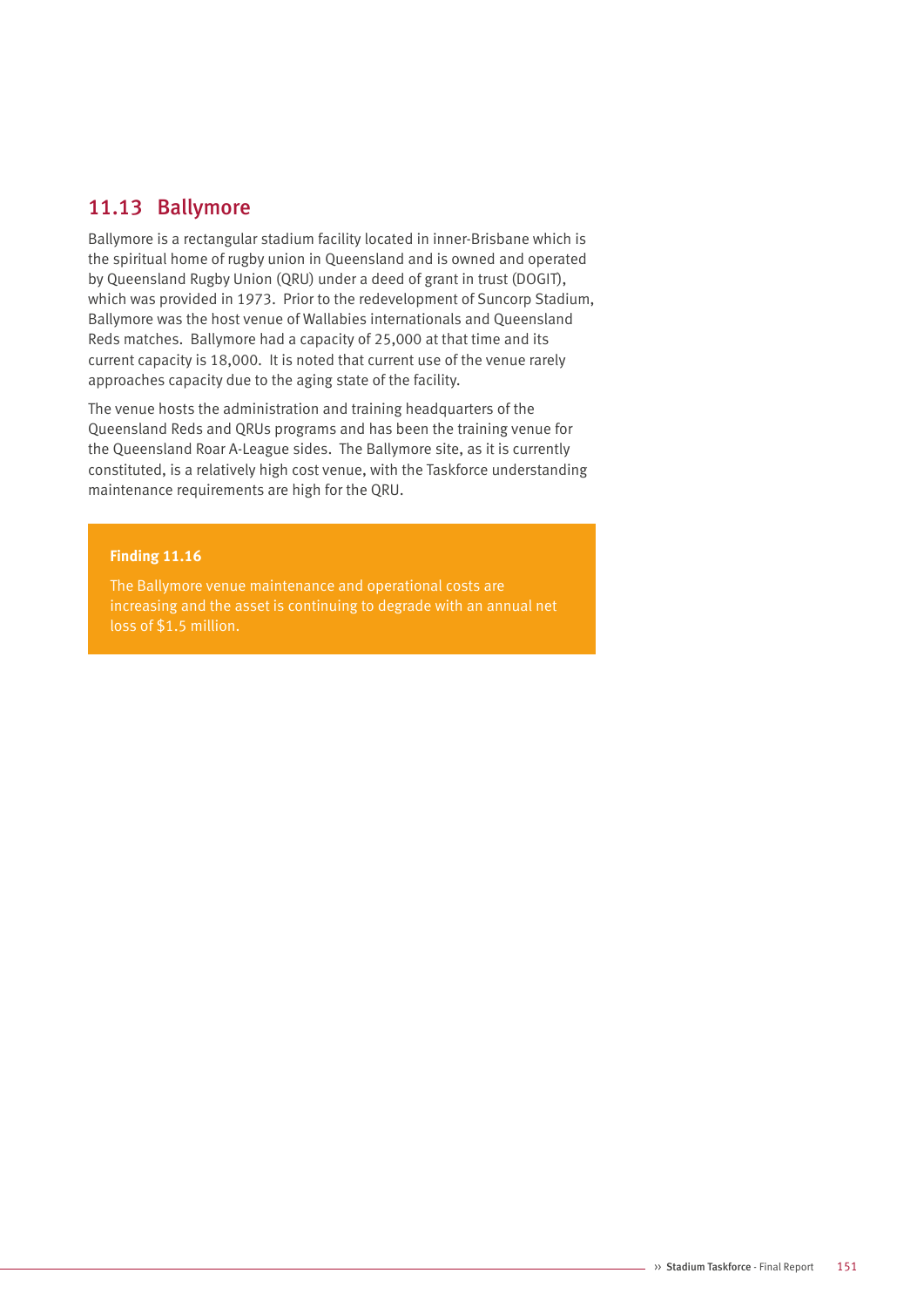#### Ballymore as a Major Events Venue

The Taskforce is aware of the venue's history which includes obtaining Development Approval from Brisbane City Council for National Rugby Academy. The Development Approval includes scope to return the stadium asset to a functional major event venue.

#### **Finding 11.17**

The Queensland Rugby Union has a development approval to build a 24,000-seat stadium at Ballymore.

As a major event destination, the Ballymore site does not meet contemporary standards that the Taskforce has identified as preferred for major sports facility development in Queensland, as it is land locked, located in a residential neighbourhood and has limited potential for high frequency and multi-modal public transport. Further to those constraints, to bring the infrastructure on-site up to modern standards would require a significant capital investment that would not alleviate the underlying location issues the site contains.

The Taskforce recommends the Ballymore site should remain as a Tier 3 stadium and not be considered a major stadium facility (eg. Tier 1 or 2 under the Queensland venue responsibility matrix), either now or into the future.

#### **Finding 11.18**

The Ballymore venue is not ideal as a location for a major stadium facility as it does not meet contemporary standards for a major stadium facility including, limited road access to the site, close proximity to the residential neighbourhood and no access to scheduled high frequency and multi-modal public transport. The Ballymore venue is more aligned to being a training, club participation and administrative hub for rugby and compatible sports as opposed to being a location for a major stadium.

#### **Recommendation 11.6**

The Queensland Government to continue talks with Queensland Rugby Union around the intended future scope of the Ballymore site, in-particular the scale of developments to help fund the development of a sport and community centre. Consideration should also be given to any limitations that result from the current conditions of the Deed of Grant in Trust (DOGIT).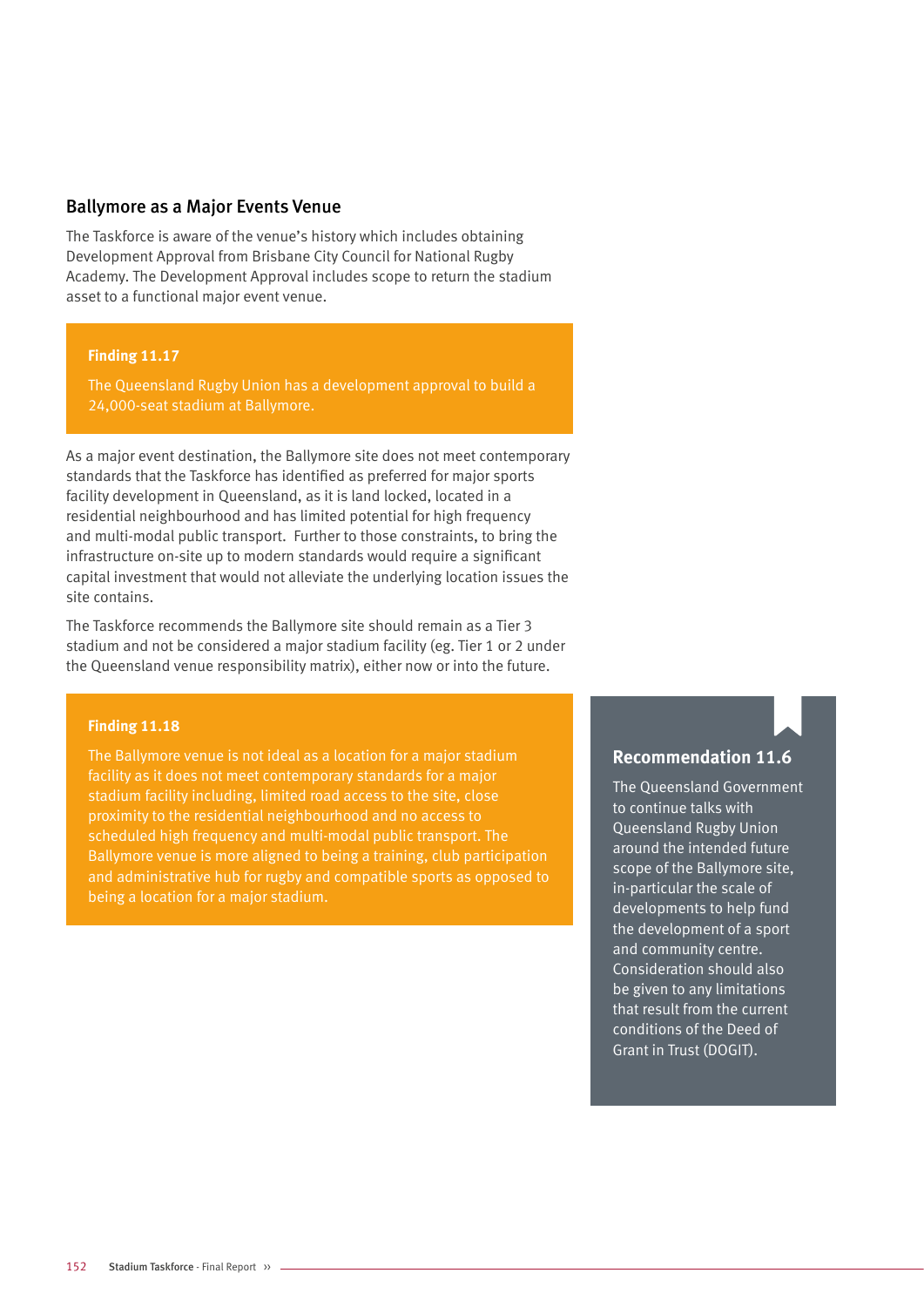#### QRU Ballymore Vision

The QRU has a contemporary vision for the future configuration of Ballymore, which is to redevelop the site into a National Rugby Training Centre with particular emphasis on Rugby 7s. The Taskforce considers this a more palatable and appropriate future use of the Ballymore site as it more aligns with being a training and local use facility in the longer term. It is a central location in Brisbane which is attractive to training camps, sport specific expertise, local and regional competition and administrative bases. However, there is still a significant potential cost associated with this vision for the site.

#### **Finding 11.19**

To help fund the Ballymore redevelopment, the Queensland Rugby Union has a preference to unlock some of the land value on the site through residential and commercial development sympathetic with the local area, while retaining a majority use of the precinct for sport and recreation.

To enable the proposed associated residential or commercial development on parts of the Ballymore site, the QRU would seek ability to utilise parts of the land parcel that are currently controlled through the DOGIT.

To further minimise ongoing and capital costs for any future refurbishing of the site, the Taskforce recommends the QRU seek ways to minimise ongoing and redevelopment costs, such as demolishing ageing stands on site and containing the main oval to a community and training venue with capacity for small, community matches.

#### **Recommendation 11.7**

That the current Ballymore grandstands be demolished and a community facility be constructed that caters to training and local community rugby union matches.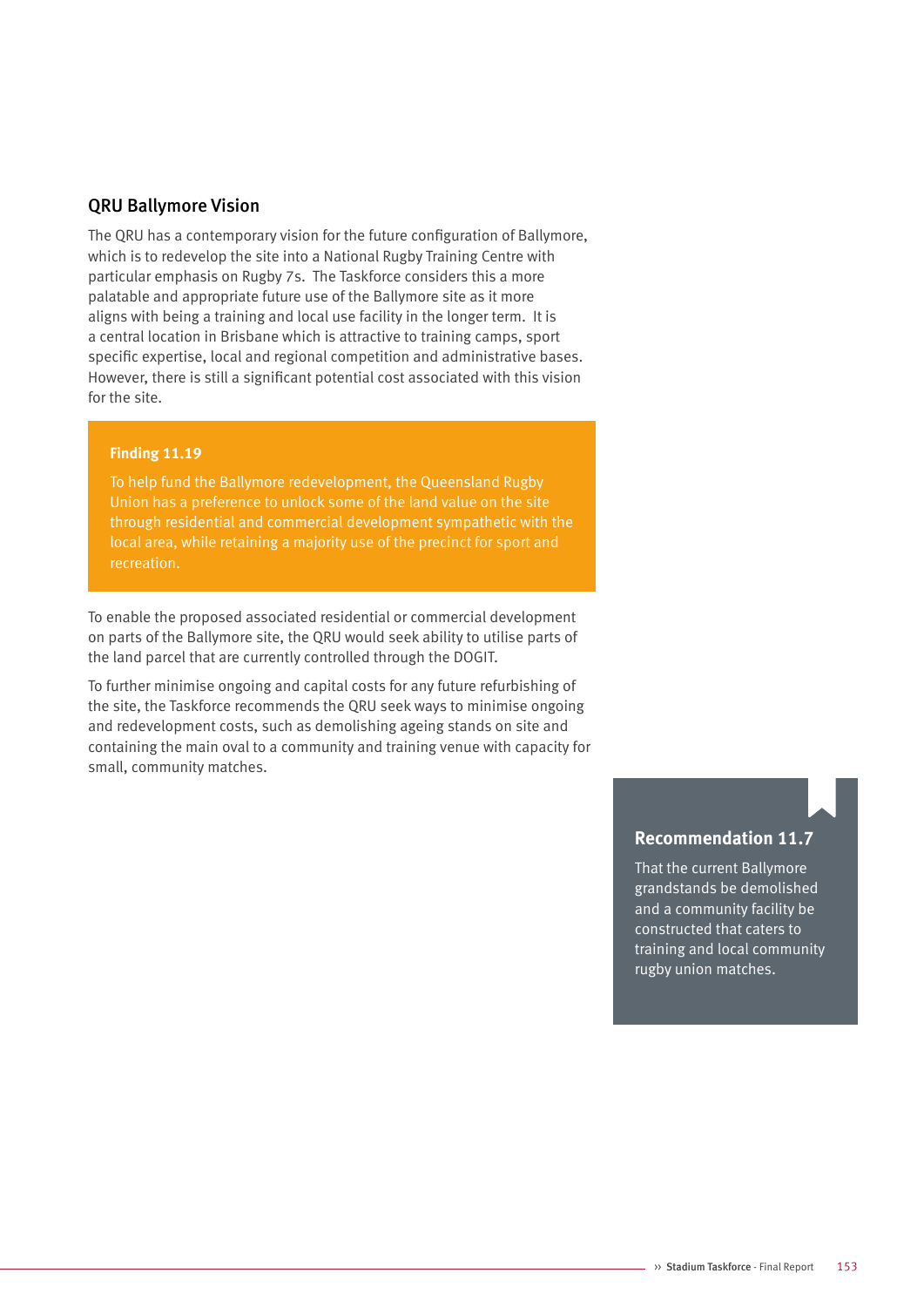*Taylor Swift Concert 2018, The Gabba © Stadiums Queensland*



#### 11.14 Boutique Stadium

For the purposes of this report, a boutique stadium refers to the introduction of a State-funded and/or owned stadium that is located within the greater Brisbane region that has a capacity up to around half of the existing capacity of the Gabba (oval) and Suncorp Stadium (rectangular). Publicly, this has been proposed by sporting codes to host events that do not require the large capacities of the existing Brisbane SQ venues. The Taskforce has consulted with all key stakeholders that hire SQ stadiums in south east Queensland as well as governing bodies that would be key decision makers and drivers for the perceived need for a boutique stadium in the greater Brisbane region.

Finding 10.5 above identifies it is more fiscally responsible and viable for the State to maximise the utilisation of SQ's existing major sporting venues instead of constructing, managing and operating new assets.

Section 9 of this Final Report identified that SQ operates at a deficit, the addition of another asset would likely further deteriorate this position particularly without significant new income-generating content. Finding 10.1 of this Final Report also identified that the five stadium assets within the SQ portfolio, including Suncorp Stadium and the Gabba, have capacity to host additional regular and one-off major event content. The potential view that a boutique stadium may attract new concert and entertainment events to Brisbane is potentially a false economy argument as Brisbane is already well serviced for major concert events between Suncorp Stadium, the Gabba, the Queensland Sport and Athletics Centre, the Brisbane Entertainment Centre, Sirromet Winery, the RNA Showgrounds and Brisbane City Council's Riverstage.

#### **Finding 11.20**

Capacity is available within the existing Stadiums Queensland portfolio, and other existing venues around Brisbane, to facilitate additional entertainment content. There is also more than adequate unused capacity at Suncorp Stadium additional regular or one-off sporting events.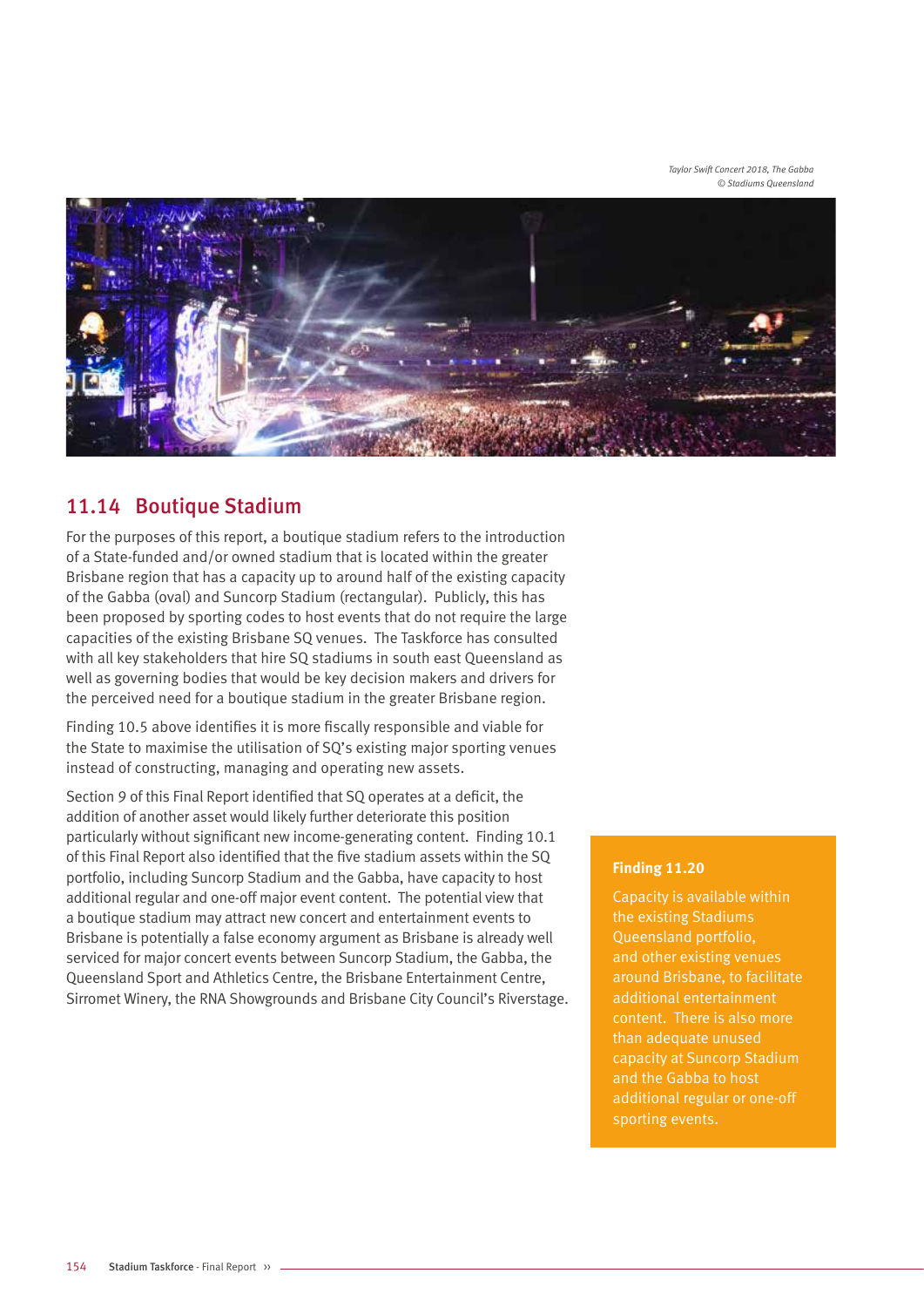*Suncorp Stadium ©Tourism and Events Queensland* 



#### Rectangular Boutique Stadium

The Taskforce has not identified a current or foreseeable future need for any new stadium or major sports facilities in Queensland. This would include a boutique rectangular stadium in the Brisbane region for the following reasons:

- » Suncorp Stadium has capacity to accommodate additional content,
- » there is currently no new or additional content at the major sporting event level that is likely to be attracted to Queensland based on the development of a new venue,
- » the clean stadium policy hire agreements in place for Suncorp Stadium allows for the hosting of events that have less than 10,000 patrons with reduced hire fees (as they are usually a percentage of ticket sales), and
- » event day costs for venue hirers that are controlled by the Queensland Government (police, public transport and traffic management) should be reduced once recommendations of the Taskforce's Interim Report and this Final Report are implemented.

#### **Finding 11.21**

Capacity is available within the existing Stadiums Queensland portfolio at Suncorp Stadium to cater for additional content including multi-year anchor tenants. Any increase in operating costs incurred to cost of developing and operating a new venue.